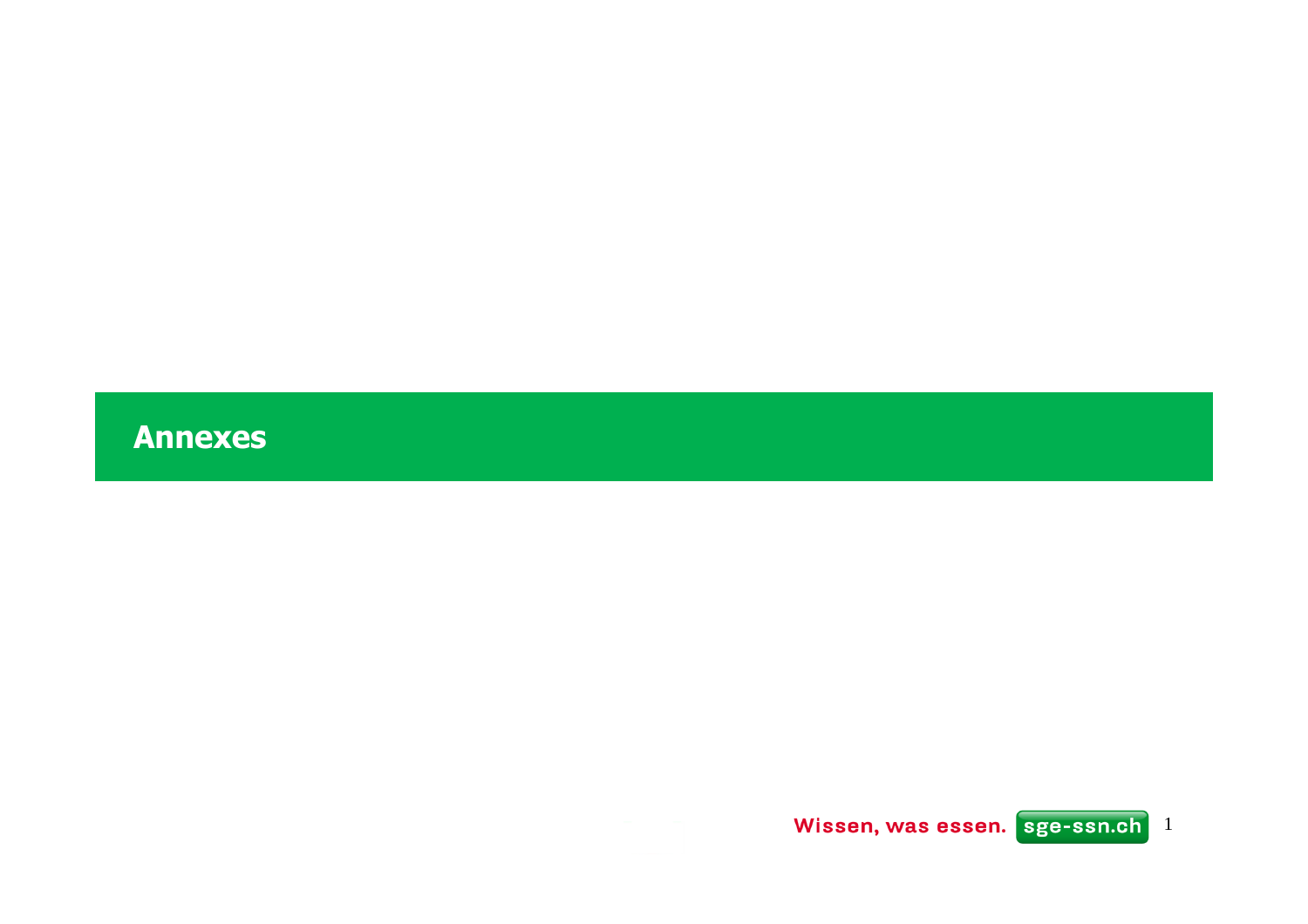**Annex I**

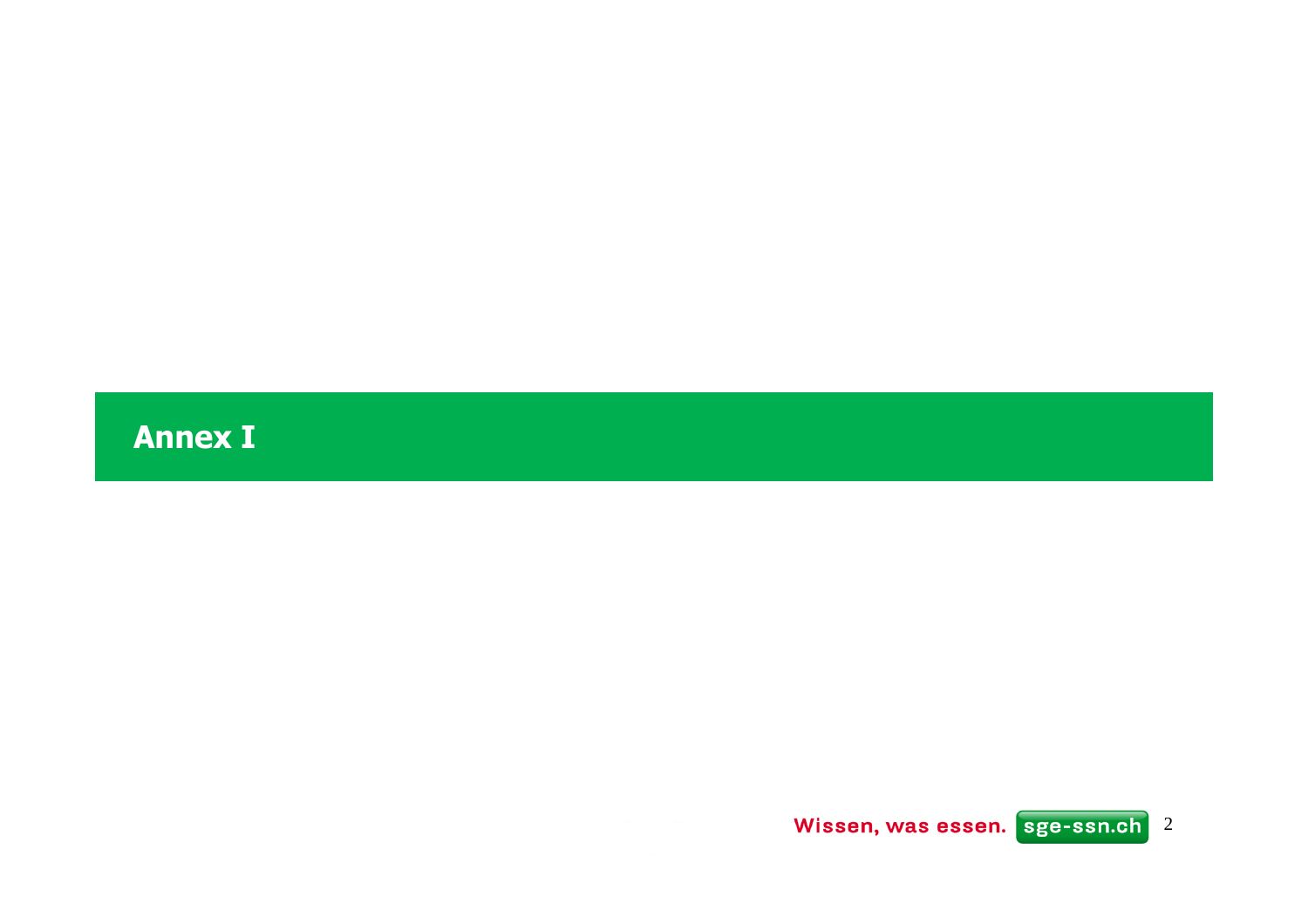### **Annex I – Details of participant structure: language region (using postcode)**

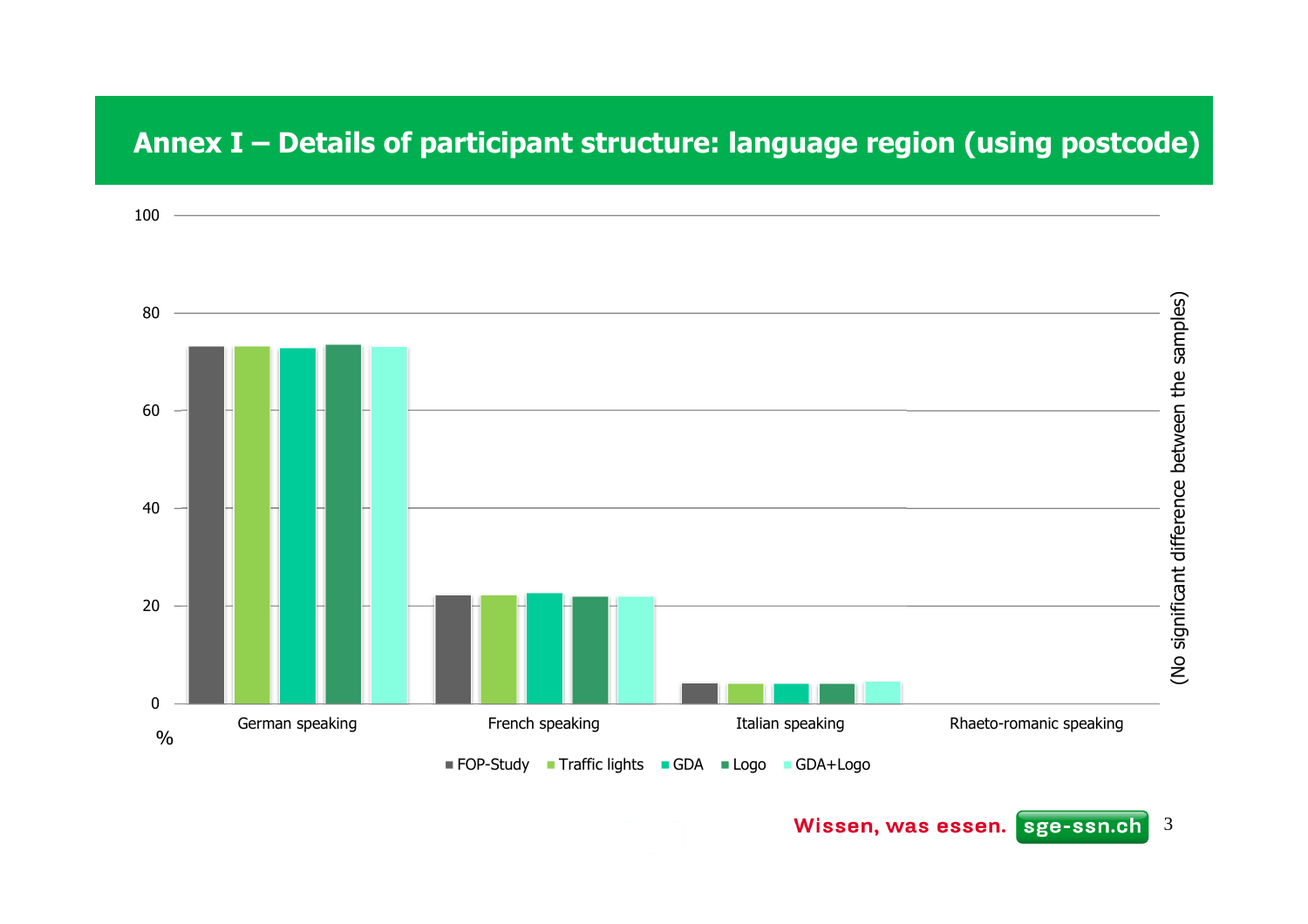### **Annex I – Details of participant structure: gender**

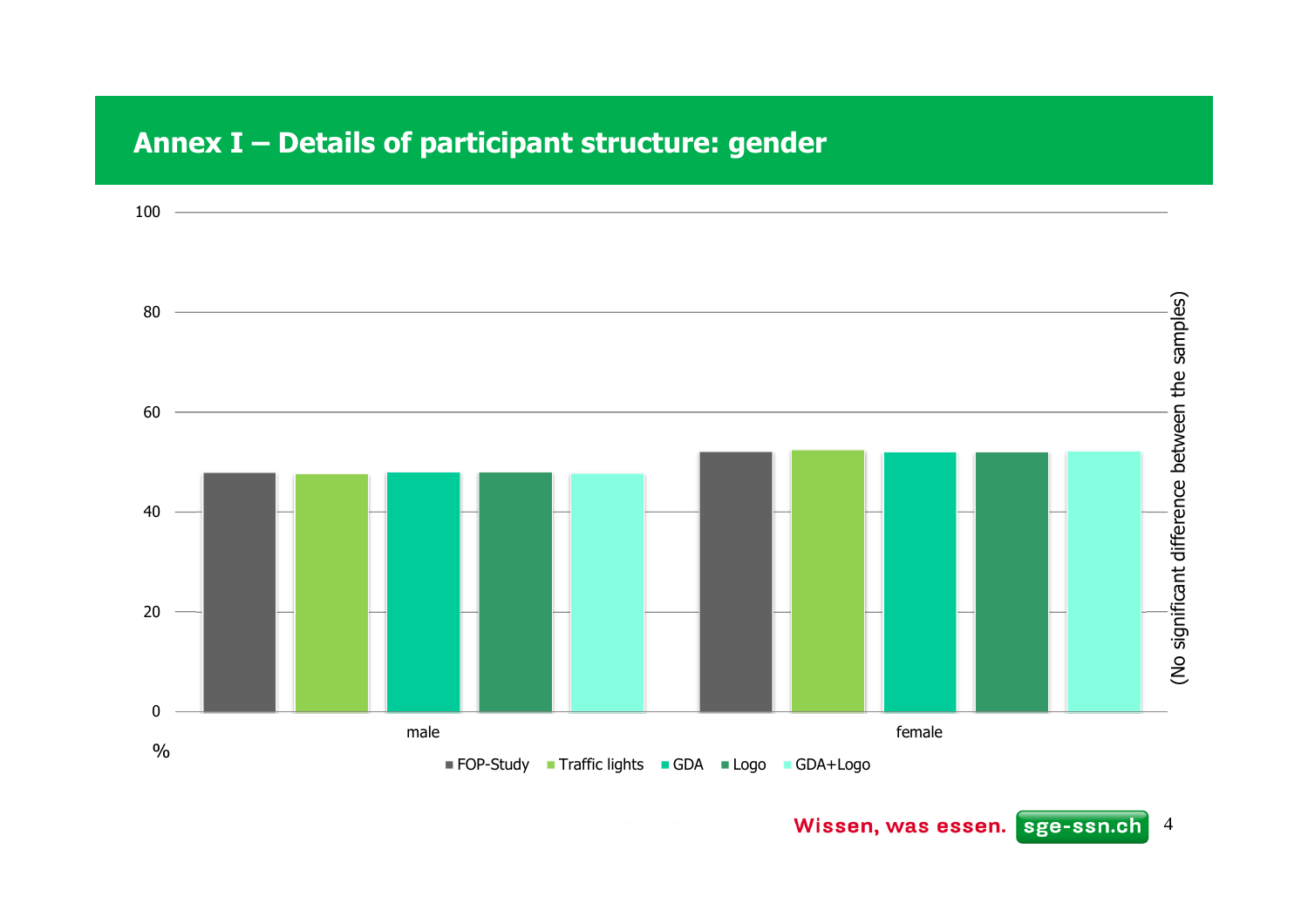### **Annex I – Details of participant structure: age**



Wissen, was essen. sge-ssn.ch<sup>5</sup>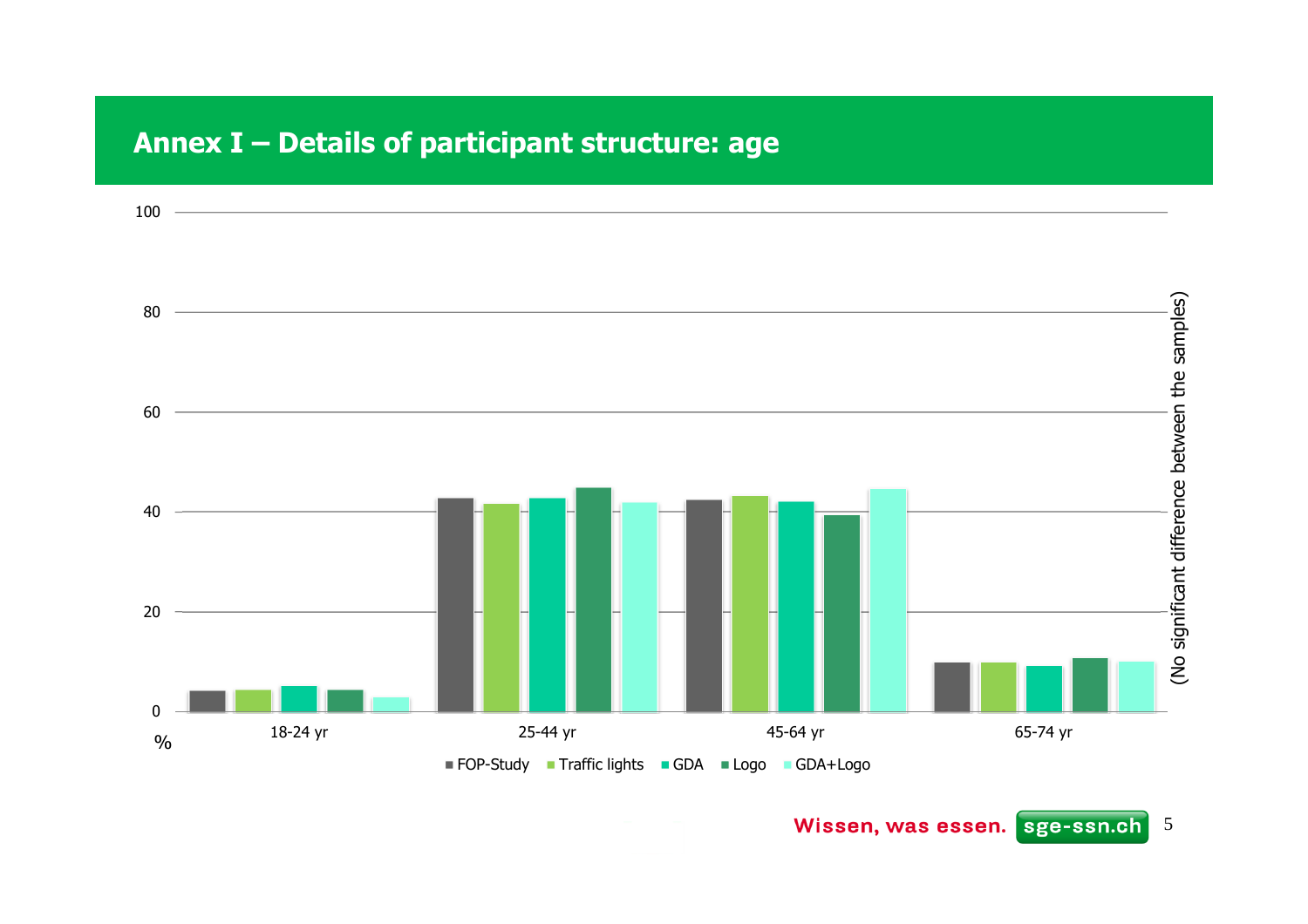### **Annex I – Details of participant structure: nationality**

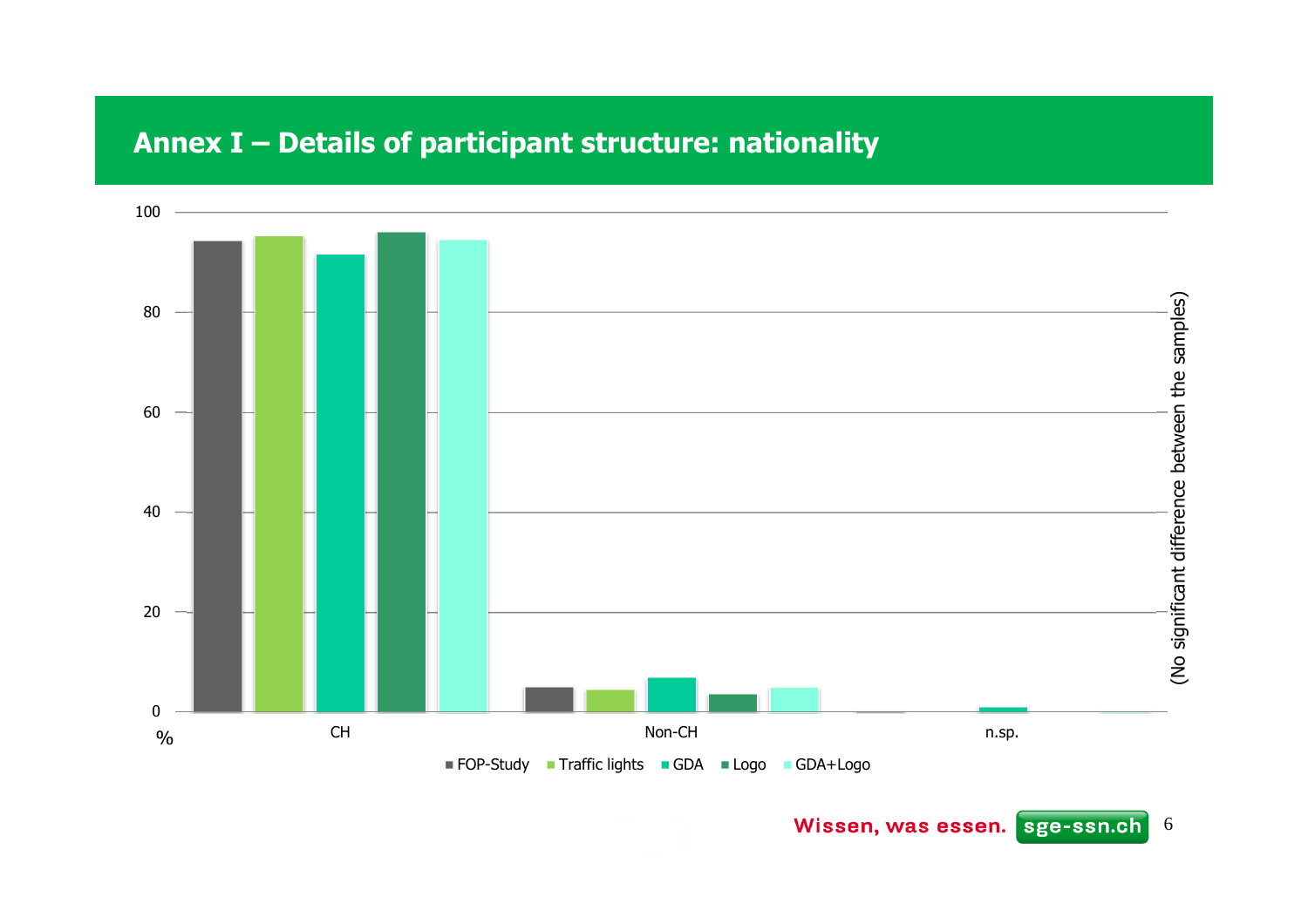### **Annex I – Details of participant structure: education**



Wissen, was essen. sge-ssn.ch<sup>7</sup>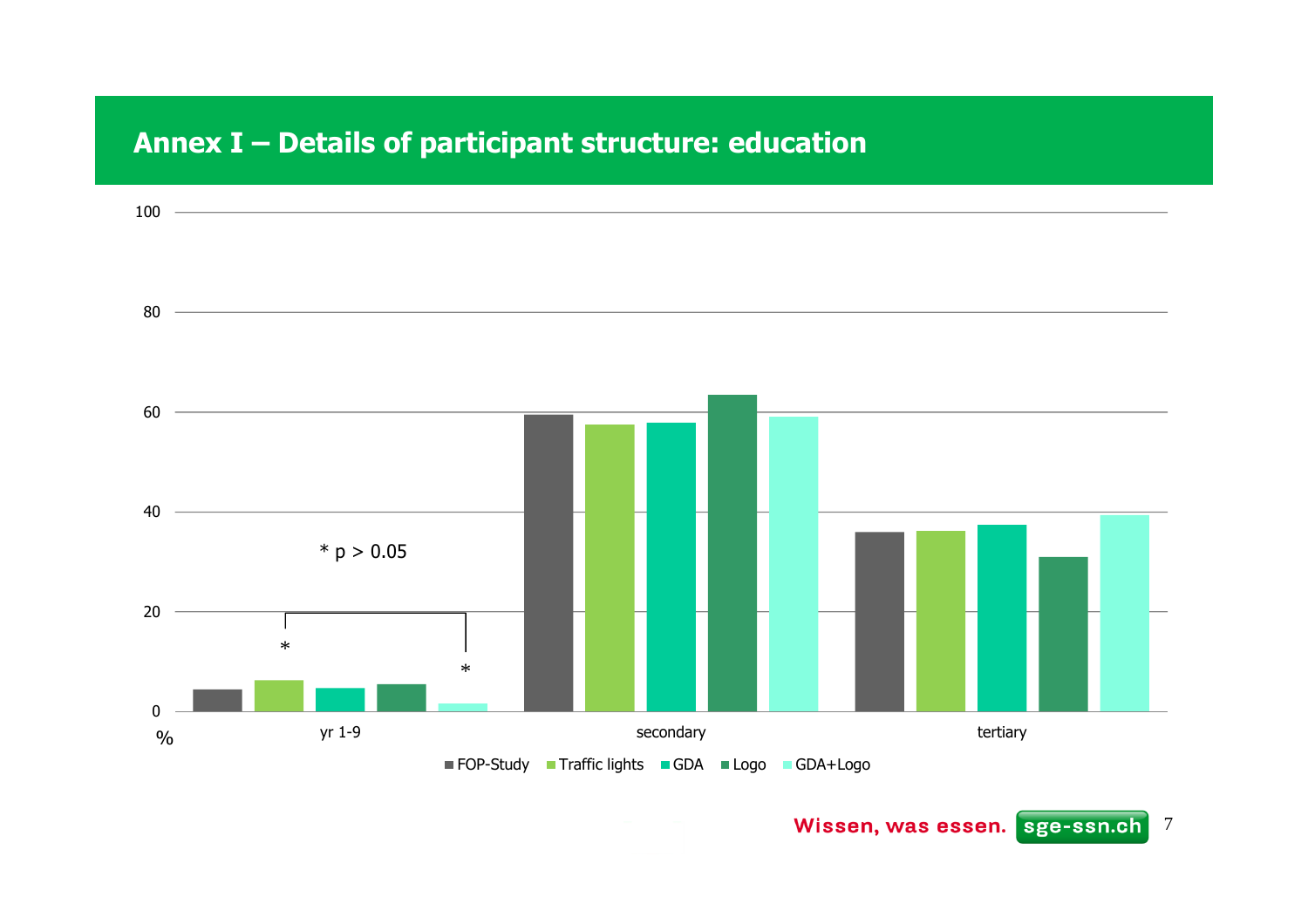### **Annex I – Details of participant structure: (professional) occupation**

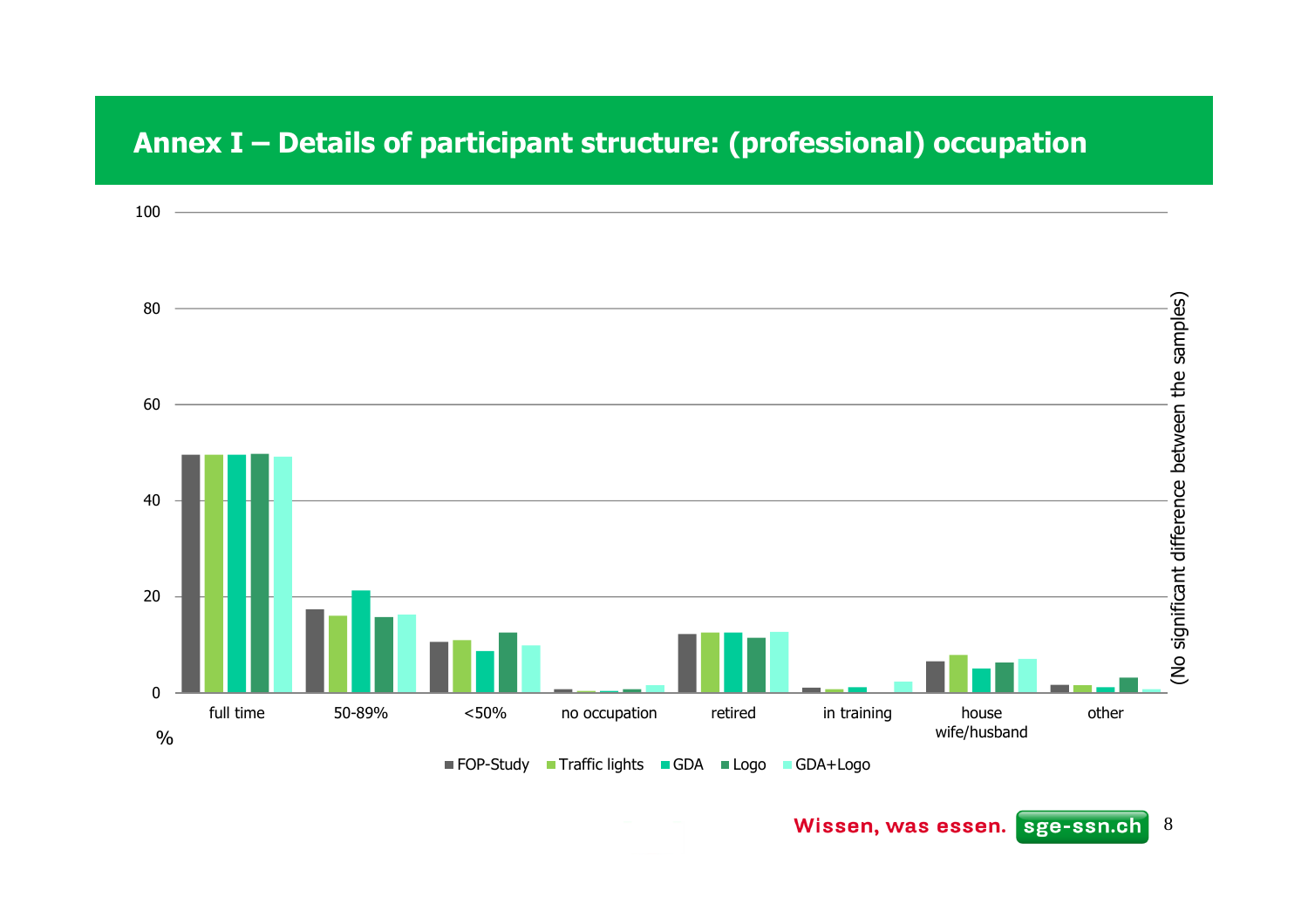### **Annex I – Details of participant structure: income**

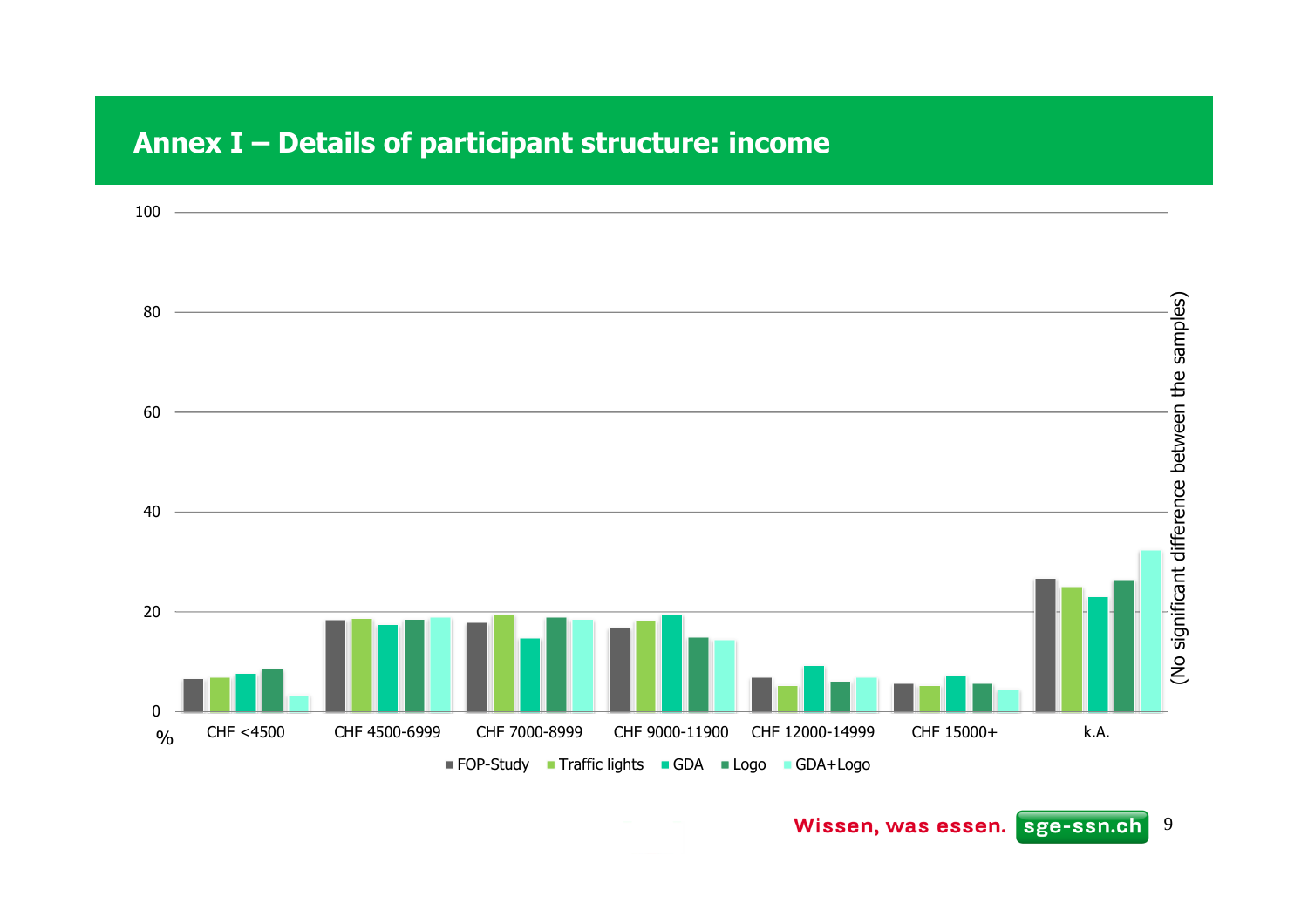### **Annex I – Details of participant structure: household size**

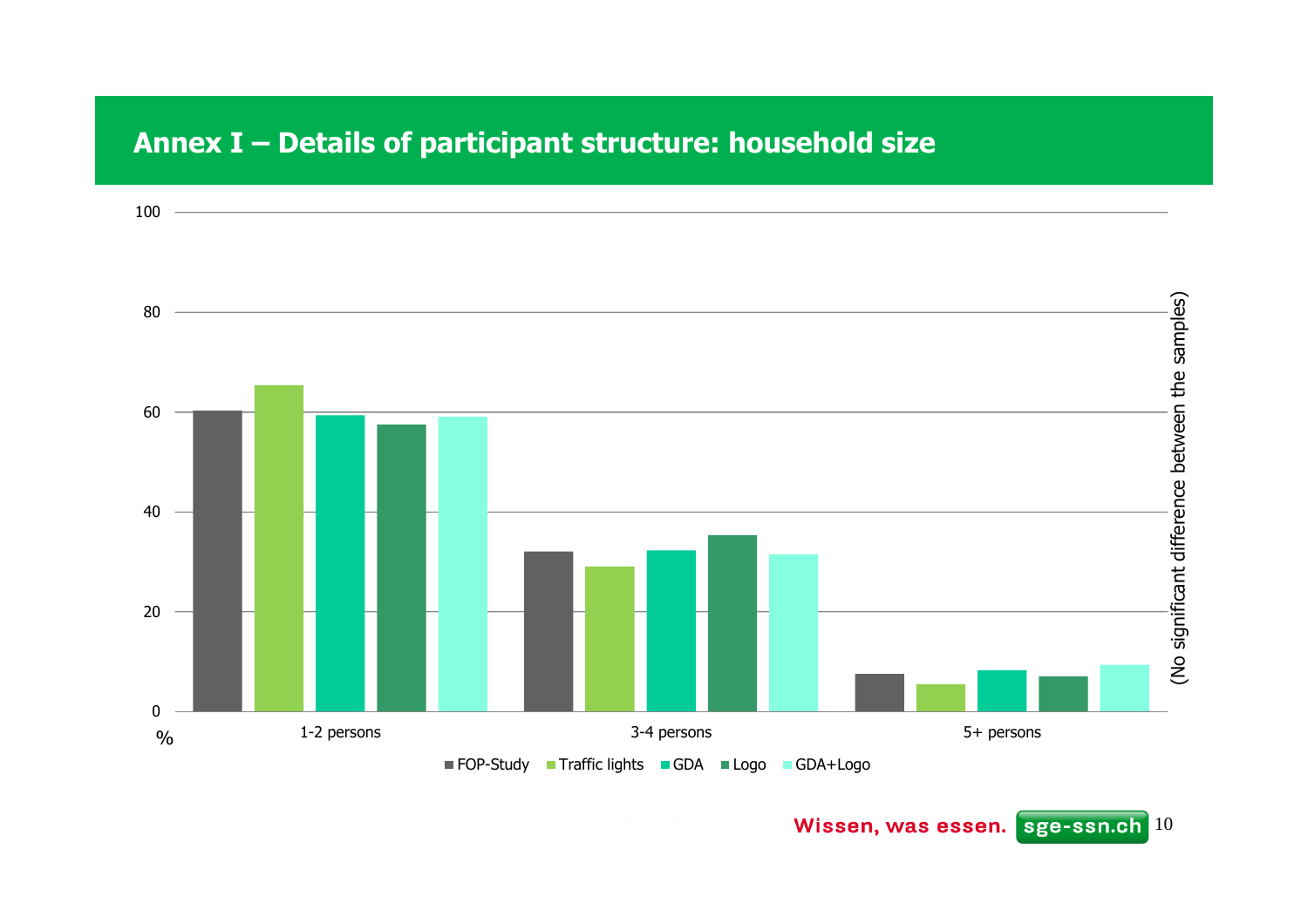### **Annex I – Details of participant structure: responsibility for food shopping**



Wissen, was essen. sge-ssn.ch<sup>11</sup>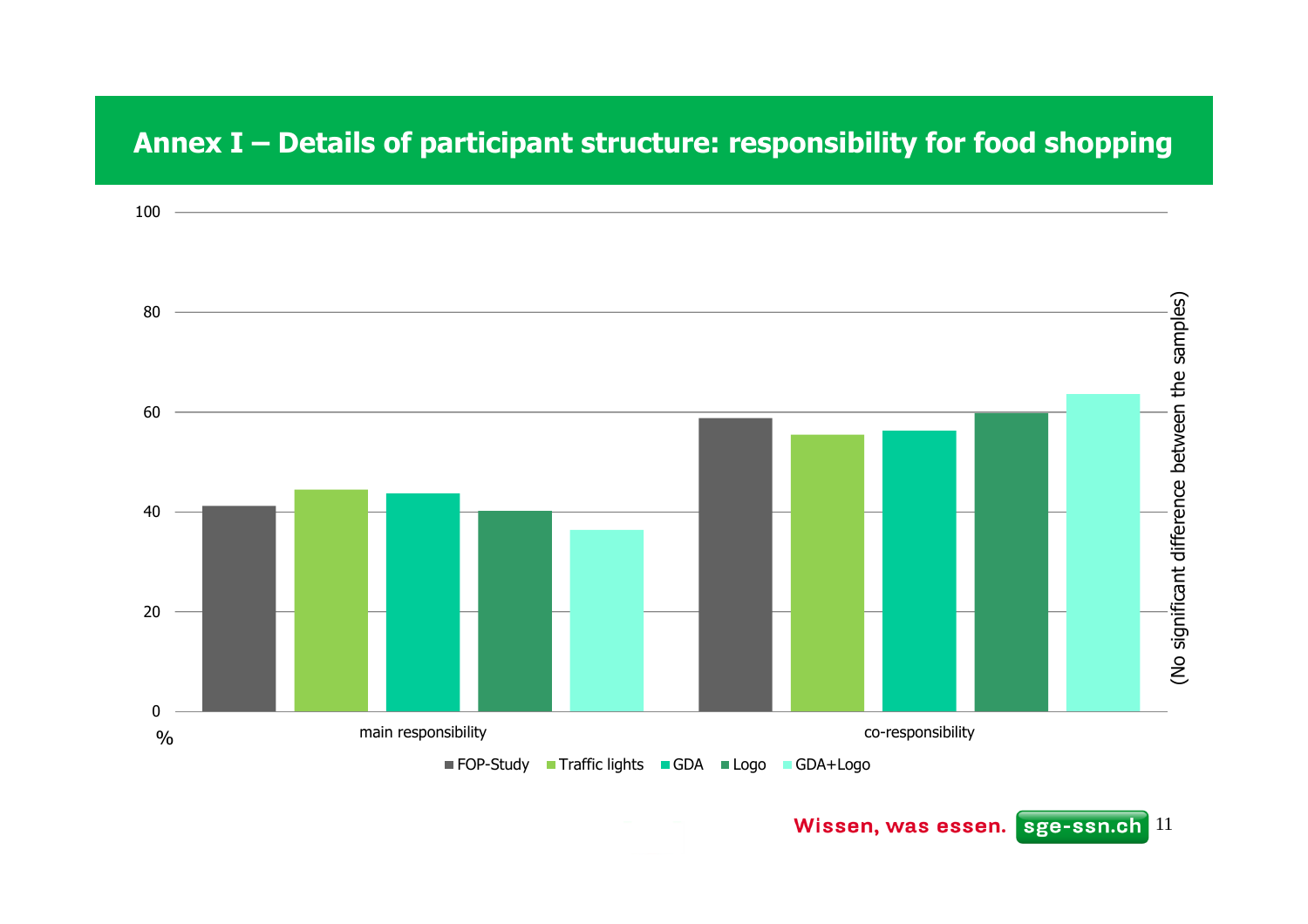### **Annex I – Details of participant structure: BMI**

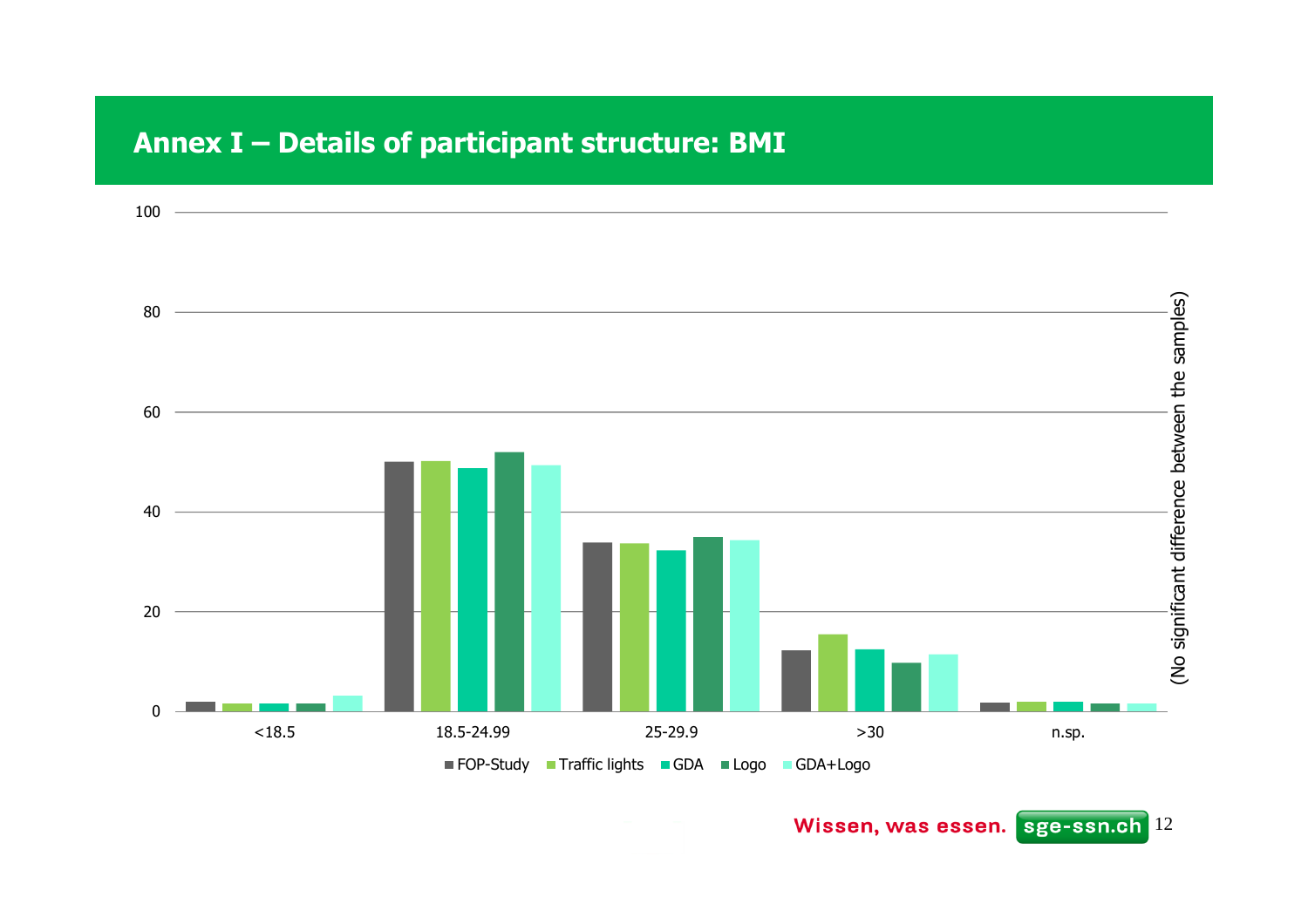**Annex II**

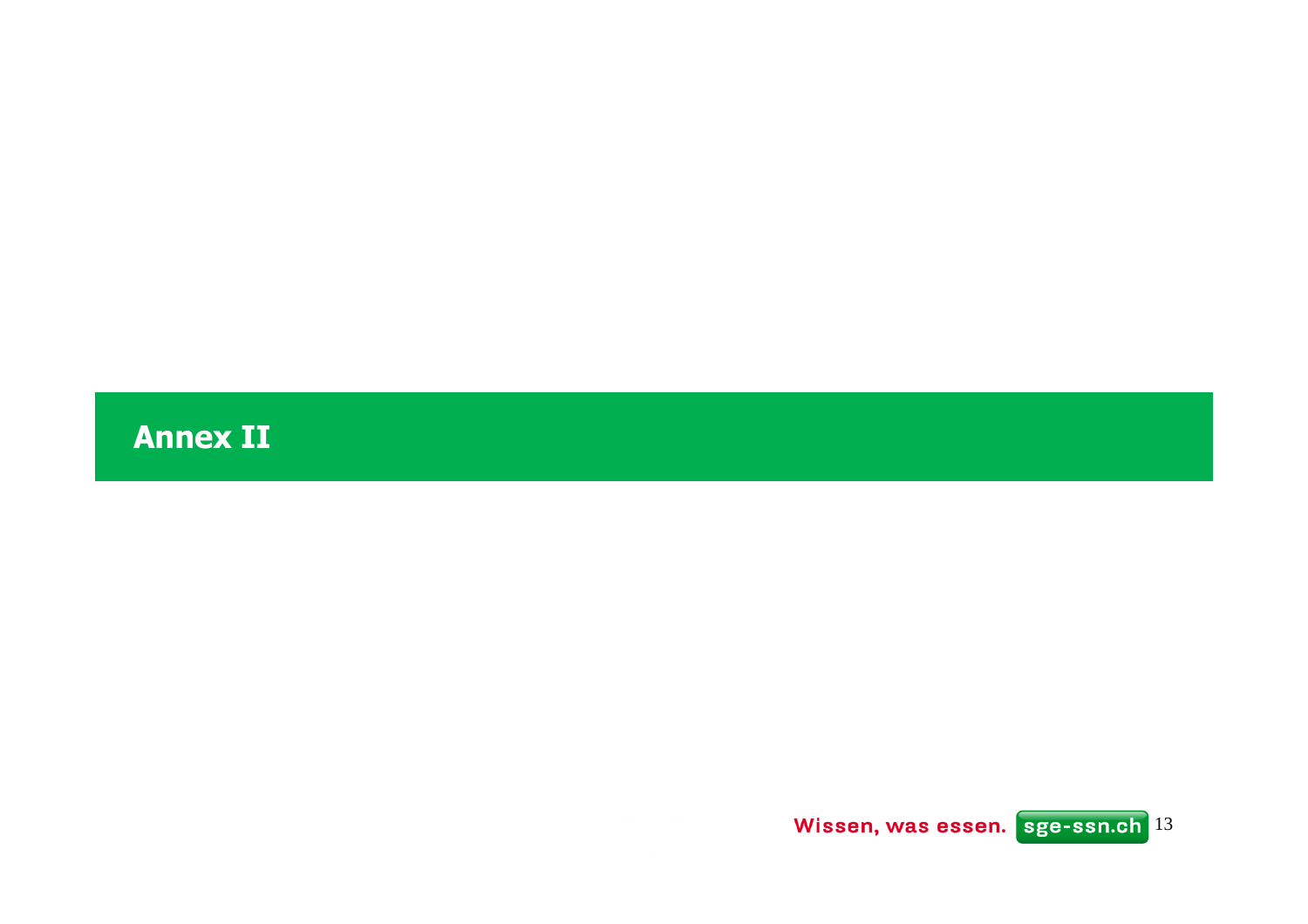### **Annex II: Effectiveness (muesli/cereals)**

**Category: muesli/cereals** Question 6: Which of the two products do you think is healthier? Basis: [ ] people/closed question

|                                               | Fett<br>1.5g pro Portion<br>gesättigte Fettsäurer<br>0.2g pro Porton                                                                                                                                                                                                                                                                                                                                                                                                                                                                                                                                                                                                                                                                                    | Zucker<br>Spipe Porten<br>Salz<br>0.3g pro Portion                                                                                                                                                                                                                      | Energie<br>(kical)<br>112<br>6%  | Eine Portion (30g) enthalt<br>0.20   |                                                                       |                                             | Eine Portion (30g) enthält              |                                 |
|-----------------------------------------------|---------------------------------------------------------------------------------------------------------------------------------------------------------------------------------------------------------------------------------------------------------------------------------------------------------------------------------------------------------------------------------------------------------------------------------------------------------------------------------------------------------------------------------------------------------------------------------------------------------------------------------------------------------------------------------------------------------------------------------------------------------|-------------------------------------------------------------------------------------------------------------------------------------------------------------------------------------------------------------------------------------------------------------------------|----------------------------------|--------------------------------------|-----------------------------------------------------------------------|---------------------------------------------|-----------------------------------------|---------------------------------|
|                                               | body<br>$\begin{picture}(20,20) \put(0,0){\line(1,0){10}} \put(15,0){\line(1,0){10}} \put(15,0){\line(1,0){10}} \put(15,0){\line(1,0){10}} \put(15,0){\line(1,0){10}} \put(15,0){\line(1,0){10}} \put(15,0){\line(1,0){10}} \put(15,0){\line(1,0){10}} \put(15,0){\line(1,0){10}} \put(15,0){\line(1,0){10}} \put(15,0){\line(1,0){10}} \put(15,0){\line(1$<br>$\frac{4\pi}{\omega_0\omega_0}$ )<br>$\begin{picture}(180,10) \put(0,0){\line(1,0){10}} \put(10,0){\line(1,0){10}} \put(10,0){\line(1,0){10}} \put(10,0){\line(1,0){10}} \put(10,0){\line(1,0){10}} \put(10,0){\line(1,0){10}} \put(10,0){\line(1,0){10}} \put(10,0){\line(1,0){10}} \put(10,0){\line(1,0){10}} \put(10,0){\line(1,0){10}} \put(10,0){\line(1,0){10}} \put(10,0){\line($ | <b>Special</b><br>$\bigodot$ $\frac{1}{120}$<br>$\begin{pmatrix} & & & \\ & & & \\ & & & \\ & & & \\ & & & \\ & & & \\ & & & \\ & & & & \\ \end{pmatrix}$<br>$\bigodot \underbrace{\hspace{1.5cm}}_{\hspace{1.5cm}\text{is prime}}$<br>$\bigcirc$ $\bigcirc$ $\bigcirc$ | body<br>balant                   | <i><b>Special</b></i><br>$rac{1}{2}$ | <b>fomilia</b><br><b>body</b><br><b>Contract of the Second Street</b> | <b>Kelloggi</b><br>Special                  | bod<br><i>b</i> alay                    | <b>Special</b>                  |
|                                               | <b>Body Balance</b><br>(Familia)                                                                                                                                                                                                                                                                                                                                                                                                                                                                                                                                                                                                                                                                                                                        | <b>Special K</b><br>(Kellogg's)                                                                                                                                                                                                                                         | <b>Body Balance</b><br>(Familia) | <b>Special K</b><br>(Kellogg's)      | <b>Body Balance</b><br>(Familia)                                      | <b>Special K</b><br>(Kellogg's)             | <b>Body Balance</b><br>(Familia)        | <b>Special K</b><br>(Kellogg's) |
|                                               | <b>Traffic lights</b><br>[254] (a)                                                                                                                                                                                                                                                                                                                                                                                                                                                                                                                                                                                                                                                                                                                      | <b>Traffic lights</b><br>$[254]$ (b)                                                                                                                                                                                                                                    | <b>GDA</b><br>$[254]$ (c)        | <b>GDA</b><br>$[254]$ (d)            | with healthy<br>choice logo<br>[254] (e)                              | without healthy<br>choice logo<br>[254] (f) | GDA+healthy<br>choice logo<br>[253] (g) | <b>GDA</b><br>[253] (h)         |
| Correct selection of the<br>healthier product | 7%                                                                                                                                                                                                                                                                                                                                                                                                                                                                                                                                                                                                                                                                                                                                                      | 93% afh                                                                                                                                                                                                                                                                 | 12%                              | 88%cf                                | 79%acfg                                                               | 21%                                         | 20%a                                    | 80%fg                           |
| Ø Decision time in<br>seconds                 | 12.57                                                                                                                                                                                                                                                                                                                                                                                                                                                                                                                                                                                                                                                                                                                                                   | 14.36f                                                                                                                                                                                                                                                                  | 13.07                            | 16.20f                               | 12.05                                                                 | 9.60                                        | 18.53e                                  | 17.05f                          |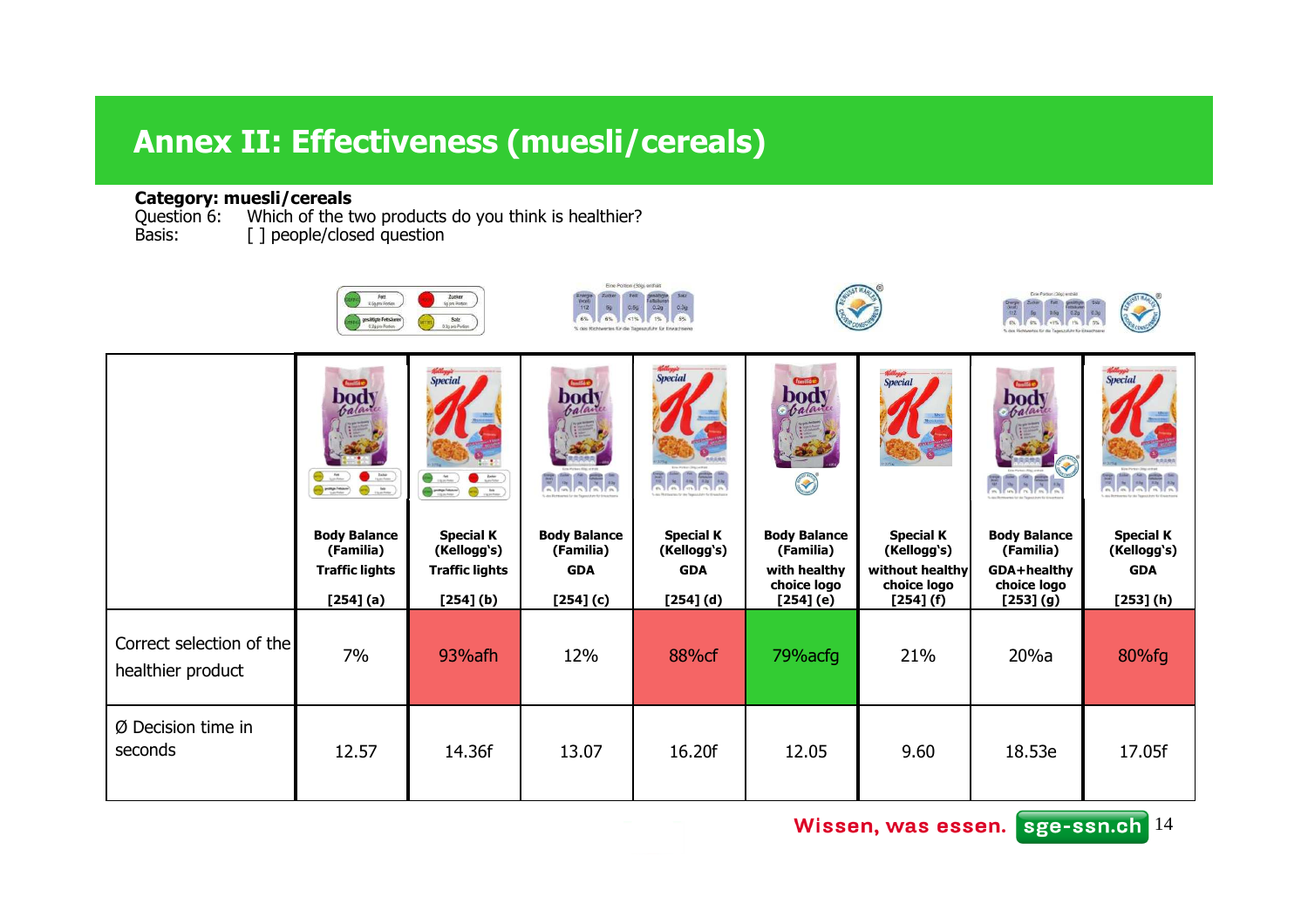### **Annex II: Effectiveness (crispbread)**

**Category: crispbread**<br>Question 6: Which of the two products do you think is healthier?<br>Basis: [ ] people/closed question

|                                               | Fett<br>1.5g pro Portion<br>gesättigte Fettsäuren         | Zucker<br>Spisro Porton<br>Salz<br>0.3g pro Portion                                         | Eine Portion (30g) enthält<br>$\frac{\text{(local)}}{\text{112}}$<br>6% |                       |                             |                                | Eine Portion (30g) enthält |                    |
|-----------------------------------------------|-----------------------------------------------------------|---------------------------------------------------------------------------------------------|-------------------------------------------------------------------------|-----------------------|-----------------------------|--------------------------------|----------------------------|--------------------|
|                                               | $\begin{array}{c} 0.10 & 0.10 \\ 0.10 & 0.10 \end{array}$ | w.<br>wasa<br>$\underbrace{\bullet\Rightarrow\bullet\cdots}_{\bullet\bullet\bullet\bullet}$ | vaŝa<br><b>ELER</b>                                                     | <b>EEE</b>            | priginal<br>D               | wasa                           | <u>wasa</u><br>ARR         |                    |
|                                               | <b>Wasa Original</b>                                      | <b>Wasa Fibres</b>                                                                          | <b>Wasa Original</b>                                                    | <b>Wasa Fibres</b>    | <b>Wasa Original</b>        | <b>Wasa Fibres</b>             | <b>Wasa Original</b>       | <b>Wasa Fibres</b> |
|                                               | <b>Traffic lights</b>                                     | <b>Traffic lights</b>                                                                       | <b>GDD</b>                                                              | <b>GDA</b>            | with healthy<br>choice logo | without healthy<br>choice logo | GDA+healthy<br>choice logo | <b>GDA</b>         |
| Correct selection of the<br>healthier product | [254] (a)<br>92%bceg                                      | $[254]$ (b)<br>8%                                                                           | $[254]$ (c)<br>82%de                                                    | $[254]$ $(d)$<br>18%b | [254] (e)<br>45%            | [254] (f)<br>55%bdeh           | [253] (g)<br>82%eh         | [253] (h)<br>18%b  |
| $Ø$ Decision time in<br>seconds               | 16.63                                                     | 17.95                                                                                       | 19.77e                                                                  | 27.74fh               | 15.31                       | 18.43                          | 17.77                      | 18.36              |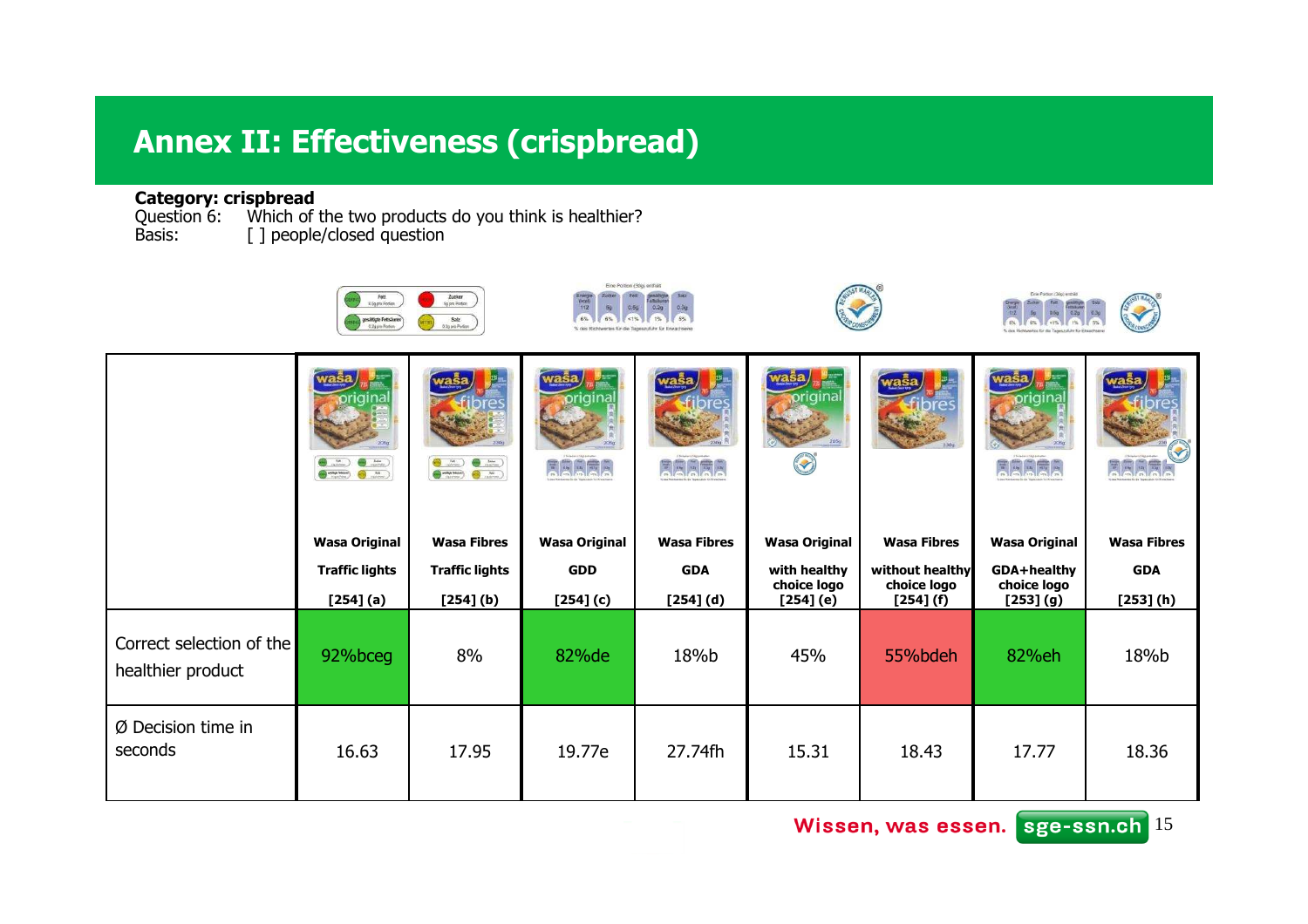## **Annex II: Effectiveness (bread)**

**Category: bread**<br>Question 6: Whi Question 6: Which of the two products do you think is healthier? Basis: [ ] people/closed question

|                                               | Fett<br>1.5g pro Portion<br>gesättigte Fettsäurer<br>0.2g pro Porton                     | Zucker<br>Spipro Portion<br>Salz<br>0.3g pro Portion                                                                                                        | Eine Portion (30g) enthält<br>Energie<br>(kical)<br>112                    |                                                                                                     |                                                                                           |                                                                                                                       | Eine Portion (30g) enthält                                                              |                                                                                                   |
|-----------------------------------------------|------------------------------------------------------------------------------------------|-------------------------------------------------------------------------------------------------------------------------------------------------------------|----------------------------------------------------------------------------|-----------------------------------------------------------------------------------------------------|-------------------------------------------------------------------------------------------|-----------------------------------------------------------------------------------------------------------------------|-----------------------------------------------------------------------------------------|---------------------------------------------------------------------------------------------------|
|                                               | Zabar<br>Hum Fenn<br>$\frac{\text{lab}}{\text{Mg} \times \text{fmin}}$<br>anitip Fession | $\bigodot$ $\frac{4\pi}{(3\pi)^{2}e^{2\pi}}$<br>$\frac{\text{2} \text{obs}}{\text{hypless}}$<br>$$\rm \,km\,$<br>$\bigodot \min_{1 \leq j \leq n \leq n+1}$ | <b>Louise Hind annual</b><br>EEE                                           | <b>AARA</b><br>罰                                                                                    | S                                                                                         |                                                                                                                       | Ŧ                                                                                       |                                                                                                   |
|                                               | <b>CoopNaturaPlan</b><br><b>Bio Rye Bread</b><br><b>Traffic lights</b><br>[254] (a)      | <b>CoopNaturaPlan</b><br><b>Bio Wheat</b><br>Wholemeal<br><b>Bread</b><br><b>Traffic lights</b><br>$[254]$ (b)                                              | <b>CoopNaturaPlan</b><br><b>Bio Rye Bread</b><br><b>GDA</b><br>$[254]$ (c) | <b>CoopNaturaPlan</b><br><b>Bio Wheat</b><br>Wholemeal<br><b>Bread</b><br><b>GDA</b><br>$[254] (d)$ | <b>CoopNaturaPlan</b><br><b>Bio Rye Bread</b><br>with healthy<br>choice logo<br>[254] (e) | <b>CoopNaturaPlan</b><br><b>Bio Wheat</b><br>Wholemeal<br><b>Bread</b><br>without healthy<br>choice logo<br>[254] (f) | <b>CoopNaturaPlan</b><br><b>Bio Rye Bread</b><br>GDA+healthy<br>choice logo<br>[253](9) | <b>CoopNaturaPlan</b><br><b>Bio Wheat</b><br>Wholemeal<br><b>Bread</b><br><b>GDA</b><br>[253] (h) |
| Correct selection of the<br>healthier product | 95%ecb                                                                                   | 5%                                                                                                                                                          | 88%de                                                                      | 12%b                                                                                                | 65.5%f                                                                                    | 34.5%bdh                                                                                                              | 90.5%eh                                                                                 | 9.5%                                                                                              |
| Ø Decision time in<br>seconds                 | 14.86                                                                                    | 16.02                                                                                                                                                       | 19.27ae                                                                    | 18.36f                                                                                              | 13.13                                                                                     | 11.96<br>Wiccon woo occon                                                                                             | 18.76ae                                                                                 | 17.40<br>ego-con oh Ela                                                                           |

**WISSEN, Was essen. Sge-ssn.ch 10**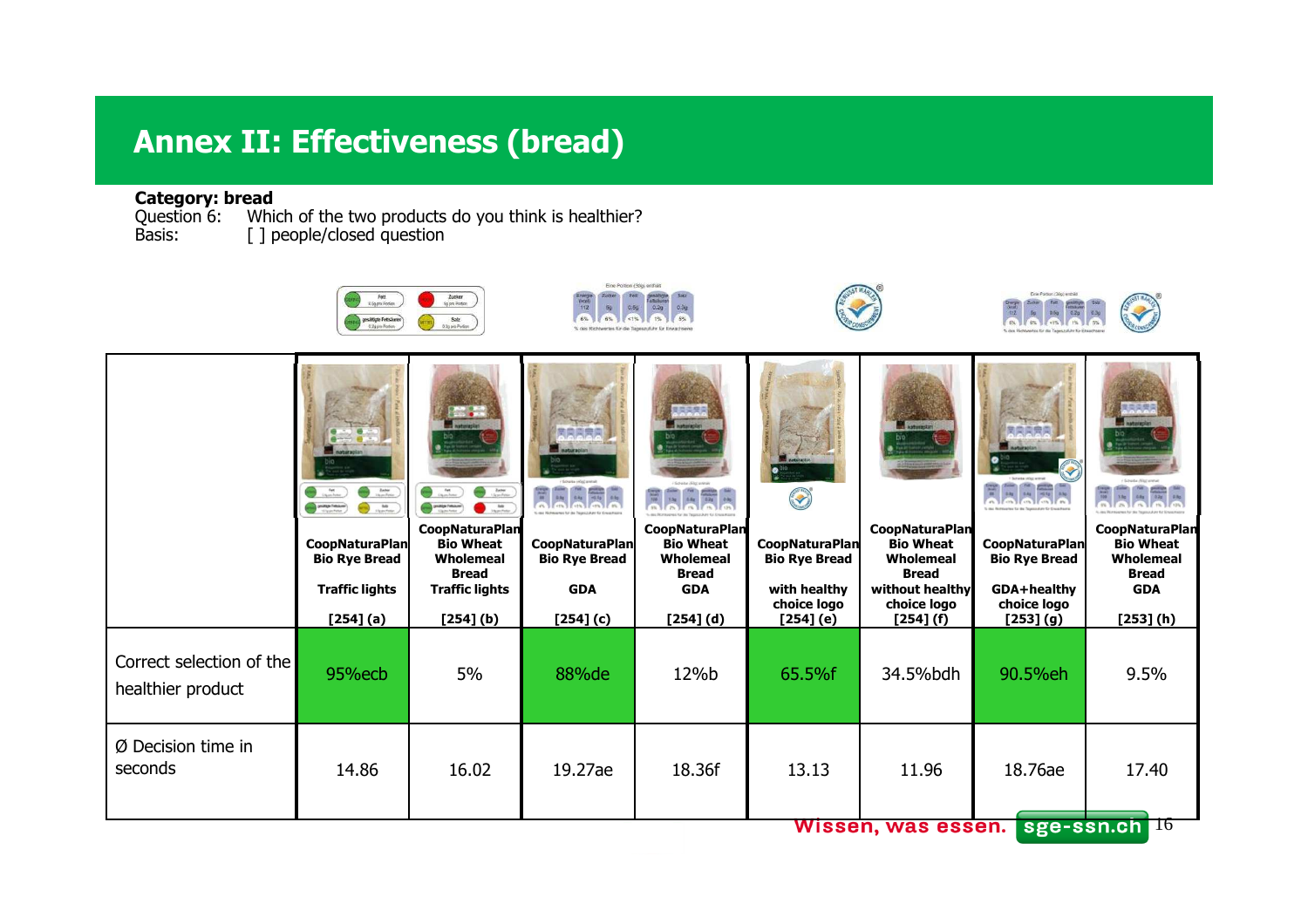## **Annex II: Effectiveness (cereal bar)**

### **Category: cereal bar**

Question 6: Which of the two products do you think is healthier? Basis: [ ] people/closed question

|                                               | Fett<br>3.5g pro Portion<br>gesättigte Fettsäum                                                     | Zucker<br>Sppro Porton<br>Salz<br>A Jig pro Portion                                                               | Eine Portion (30g) enthalt<br>Energia<br>(kcal)<br>112<br><b>AV</b>                        |                                                                                       |                                                                                                           |                                                                                                       | Eine Portion (30g) enthält                                                                              |                                                                                   |
|-----------------------------------------------|-----------------------------------------------------------------------------------------------------|-------------------------------------------------------------------------------------------------------------------|--------------------------------------------------------------------------------------------|---------------------------------------------------------------------------------------|-----------------------------------------------------------------------------------------------------------|-------------------------------------------------------------------------------------------------------|---------------------------------------------------------------------------------------------------------|-----------------------------------------------------------------------------------|
|                                               | <b>FARMER</b><br>Cereal & Nuts<br>$\bullet$ $\bullet$ $\bullet$                                     | $\begin{array}{c} \bullet \Rightarrow \bullet \Rightarrow \\ \bullet \Rightarrow \bullet \Rightarrow \end{array}$ | FARMER<br>Cereal & Nuts<br><b>Jalaia</b>                                                   | هماماه                                                                                | FARMER<br><b>Cereal &amp; Nuts</b><br>S                                                                   | 20 34                                                                                                 | <b>FARMER</b> <sup>®</sup><br>Cereal & Nots<br>a alarak                                                 |                                                                                   |
|                                               | <b>Farmer Crunchy</b><br><b>Cereal &amp; Nuts</b><br>(Migros)<br><b>Traffic lights</b><br>[254] (a) | MaVita with<br>nuts and<br>apricots<br>(Denner)<br><b>Traffic lights</b><br>$[254]$ (b)                           | <b>Farmer Crunchy</b><br><b>Cereal &amp; Nuts</b><br>(Migros)<br><b>GDA</b><br>$[254]$ (c) | <b>MaVita with</b><br>nuts and<br>apricots<br>(Denner)<br><b>GDA</b><br>$[254]$ $(d)$ | <b>Farmer Crunchy</b><br><b>Cereal &amp; Nuts</b><br>(Migros)<br>with healthy<br>choice logo<br>[254] (e) | <b>MaVita with</b><br>nuts and<br>apricots<br>(Denner)<br>without healthy<br>choice logo<br>[254] (f) | <b>Farmer Crunchy</b><br><b>Cereal &amp; Nuts</b><br>(Migros)<br>GDA+healthy<br>choice logo<br>[253](9) | <b>MaVita with</b><br>nuts and<br>apricots<br>(Denner)<br><b>GDA</b><br>[253] (h) |
| Correct selection of the<br>healthier product | 93%be                                                                                               | 7%                                                                                                                | 88%de                                                                                      | 12%                                                                                   | 56%f                                                                                                      | 44%bdh                                                                                                | 90%eh                                                                                                   | 10%                                                                               |
| Ø Decision time in<br>seconds                 | 18.94e                                                                                              | 23.56                                                                                                             | 18.74e                                                                                     | 24.88                                                                                 | 13.93                                                                                                     | 17.16e<br>Wissen, was essen.                                                                          | 18.54e                                                                                                  | 19.42<br>sge-ssn.ch II                                                            |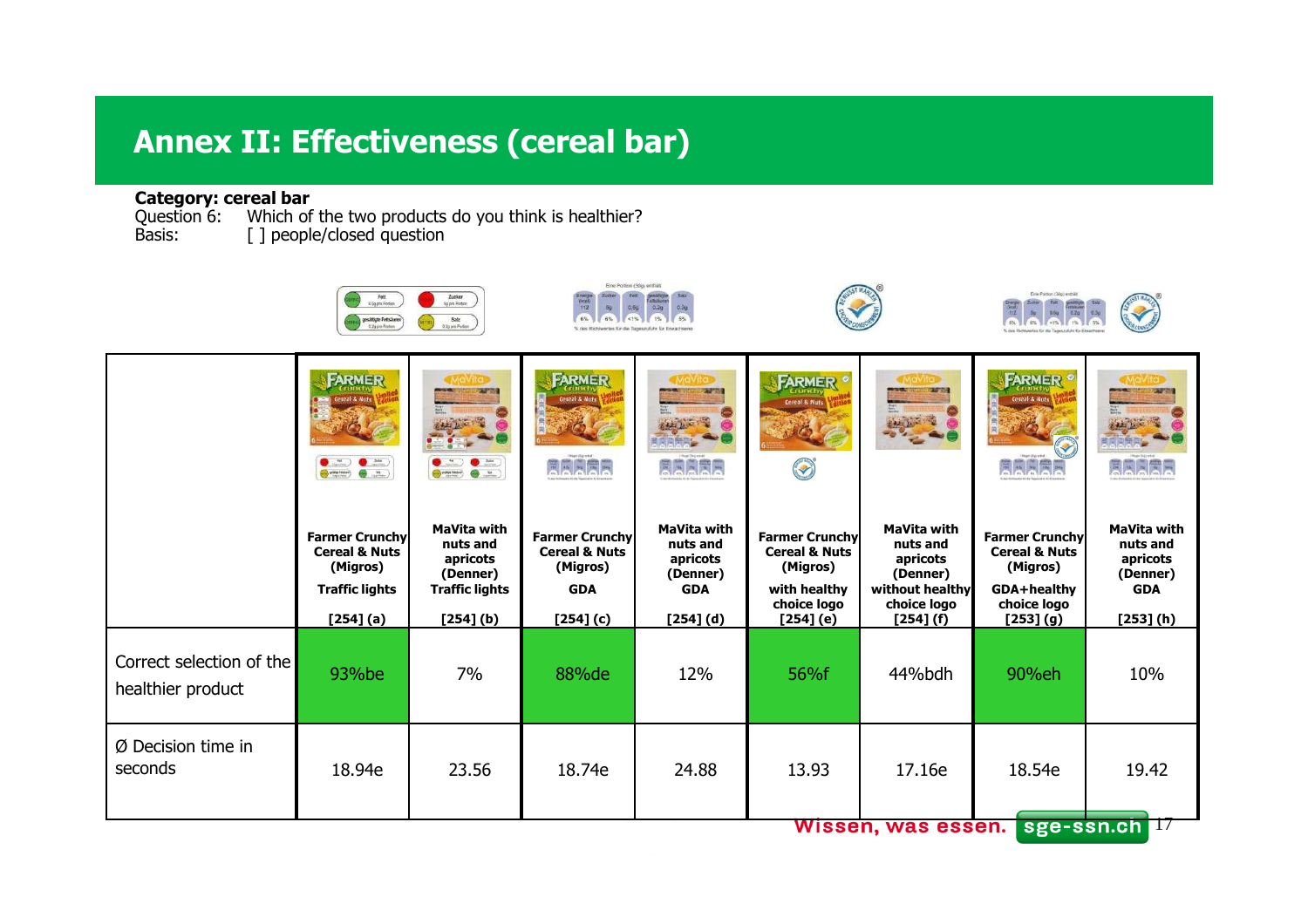# **Annex II: Effectiveness (yoghurt)**

**Category: yoghurt**<br>Question 6: Which of the two products do you think is healthier?<br>Basis: [ ] people/closed question

|                                               | Fett<br>1.5g pro Portion<br>gesättigte Fettsäuren                                                                                                                                                                                                                                                                                                                                                                                                                                                  | Zucker<br>Sp pro Porton<br>Salz<br>0.3g pro Portion                                                                                                  | Eine Portion (30g) enthält<br>$rac{1}{112}$<br>6%<br>% des Richtwertes für die Tageszufuhr für Erwachsen |                                             |                                                                |                                             | Eine Portion (30g) enthält                                             |                                                       |
|-----------------------------------------------|----------------------------------------------------------------------------------------------------------------------------------------------------------------------------------------------------------------------------------------------------------------------------------------------------------------------------------------------------------------------------------------------------------------------------------------------------------------------------------------------------|------------------------------------------------------------------------------------------------------------------------------------------------------|----------------------------------------------------------------------------------------------------------|---------------------------------------------|----------------------------------------------------------------|---------------------------------------------|------------------------------------------------------------------------|-------------------------------------------------------|
|                                               | $Area \times R$<br>$\begin{picture}(20,10) \put(0,0){\line(1,0){10}} \put(15,0){\line(1,0){10}} \put(15,0){\line(1,0){10}} \put(15,0){\line(1,0){10}} \put(15,0){\line(1,0){10}} \put(15,0){\line(1,0){10}} \put(15,0){\line(1,0){10}} \put(15,0){\line(1,0){10}} \put(15,0){\line(1,0){10}} \put(15,0){\line(1,0){10}} \put(15,0){\line(1,0){10}} \put(15,0){\line(1$<br>$\bigodot$ $\frac{4\pi}{1000000}$<br>$\bigodot$ $\frac{4a}{12a+16a}$<br>$\bigodot \min_{1 \leq j \leq n} \text{Poisson}$ | $\bigodot$ $\frac{4\pi}{1000}$<br>$\frac{1}{\log n \log n}$<br>$\bigodot$ the fields<br>$\bigcirc \min_{1 \leq j \leq \ell \leq n} \mathsf{Poisson}$ | obiotic Jogurt<br>病房高贵高<br><b>Seattle St. Phin</b><br>biotic Jogu                                        | 哥                                           | <b>Diotic Jogurt</b><br>dita S. Phin<br><b>Intic Jost</b><br>O |                                             | <b>Station Jogurt</b><br>两向高度类<br>Guatrice & Flore<br>biotic Jodi<br>Y |                                                       |
|                                               | <b>Probiotic Nature</b><br>(Coop)                                                                                                                                                                                                                                                                                                                                                                                                                                                                  | <b>ProBifidus</b><br><b>Nature (Migros)</b>                                                                                                          | <b>Probiotic Nature</b><br>(Coop)                                                                        | <b>ProBifidus</b><br><b>Nature (Migros)</b> | <b>Probiotic Nature</b><br>(Coop)                              | <b>ProBifidus</b><br><b>Nature (Migros)</b> | (Coop)                                                                 | <b>Probiotic Nature ProBifidus Nature</b><br>(Migros) |
|                                               | <b>Traffic lights</b><br>[254] (a)                                                                                                                                                                                                                                                                                                                                                                                                                                                                 | <b>Traffic lights</b><br>$[254]$ (b)                                                                                                                 | <b>GDA</b><br>$[254]$ (c)                                                                                | <b>GDA</b><br>$[254]$ $(d)$                 | with healthy<br>choice logo<br>[254] (e)                       | without healthy<br>choice logo<br>[254] (f) | GDA+healthy<br>choice logo<br>[253] (g)                                | <b>GDA</b><br>[253] (h)                               |
| Correct selection of the<br>healthier product | 82%be                                                                                                                                                                                                                                                                                                                                                                                                                                                                                              | 18%                                                                                                                                                  | 74%d                                                                                                     | 26%                                         | 65%f                                                           | 35%bh                                       | 79.5%eh                                                                | 20.5%                                                 |
| $Ø$ Decision time in<br>seconds               | 18.09e                                                                                                                                                                                                                                                                                                                                                                                                                                                                                             | 19.55f                                                                                                                                               | 21.2e                                                                                                    | 19.5f                                       | 13.65                                                          | 11.72                                       | 20.86e                                                                 | 19.11f                                                |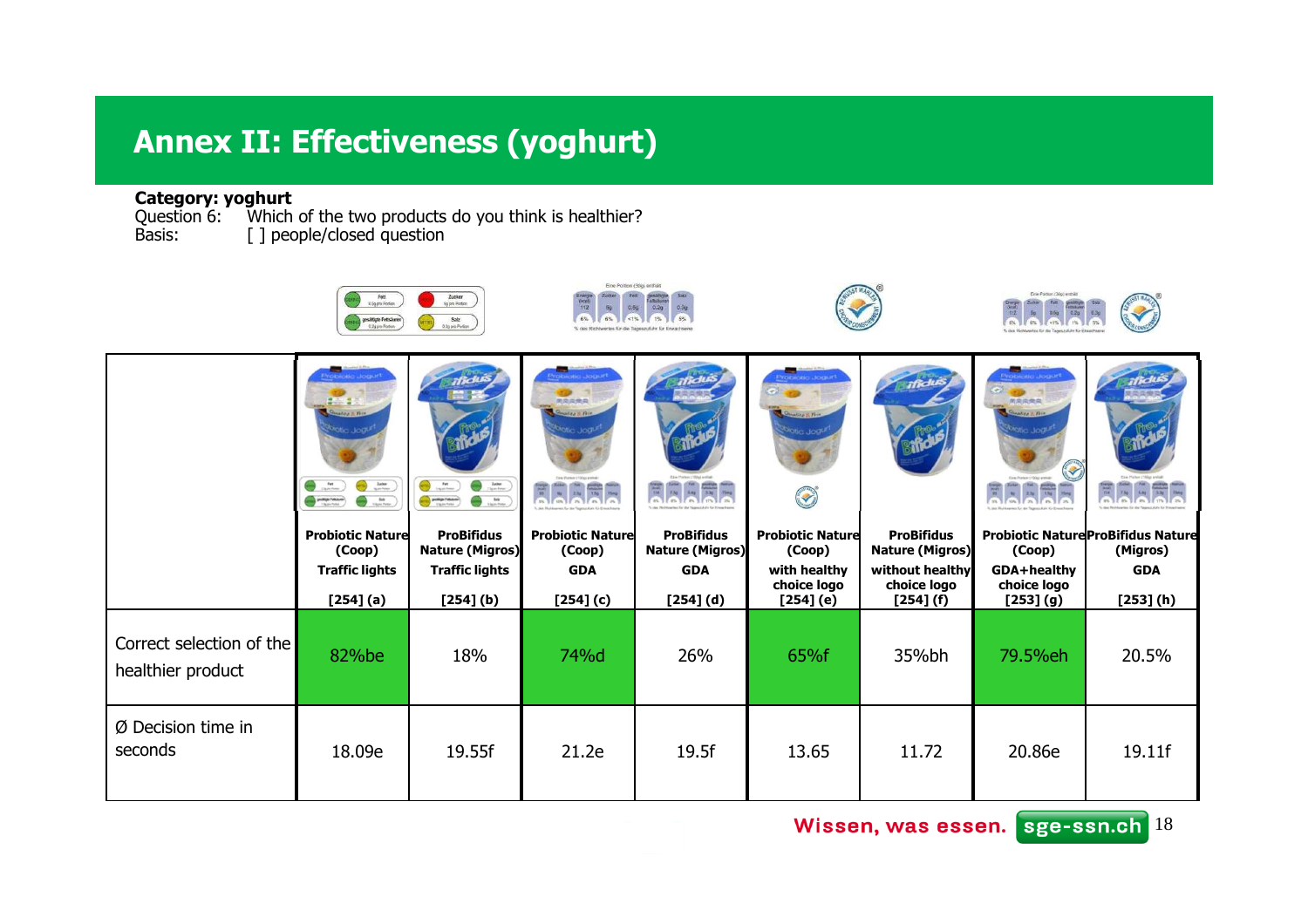### **Annex II: Effectiveness (salad dressing)**

### **Category: salad dressing**

Question 6: Which of the two products do you think is healthier?<br>Basis: [ ] people/closed question

|                                               | Fett<br>1.5g pro Portion<br>gesättigte Fettsäuren<br>0.2g pro Porton                                                                                                               | Zucker<br>Sp pro Porton<br>Salz<br>0.3g pro Portion                                                                            | Eine Portion (30g) enthalt<br>chargie<br>(kical)<br>112 |                              |                                               |                                             | Eine Portion (30g) enthält                          |                              |
|-----------------------------------------------|------------------------------------------------------------------------------------------------------------------------------------------------------------------------------------|--------------------------------------------------------------------------------------------------------------------------------|---------------------------------------------------------|------------------------------|-----------------------------------------------|---------------------------------------------|-----------------------------------------------------|------------------------------|
|                                               | jaei<br>$\bigodot$ take<br>$\bigodot$ and $\bigodot$<br>$\bigodot \overbrace{\qquad \qquad }^{mmp \; from}$<br>$\bigcirc$ $\bigcirc$ $\bigcirc$<br><b>French Léger</b><br>(Migros) | $\bigcirc$ $\bigcirc$ $\bigcirc$<br>$\bullet$<br>$\bigcirc$ matrix)<br>$\bullet$ . $\bullet$ .<br>Provençale<br>Léger (Migros) | iner<br>S<br>ERRER<br><b>French Léger</b><br>(Migros)   | Provençale<br>Léger (Migros) | iger.<br>S<br><b>French Léger</b><br>(Migros) | iger:<br>Provençale<br>Léger (Migros)       | jaer<br>THE<br>雪<br><b>French Léger</b><br>(Migros) | Provençale<br>Léger (Migros) |
|                                               | <b>Traffic lights</b><br>[254] (a)                                                                                                                                                 | <b>Traffic lights</b><br>$[254]$ (b)                                                                                           | <b>GDA</b><br>[254] (c)                                 | <b>GDA</b><br>$[254]$ $(d)$  | with healthy<br>choice logo<br>[254] (e)      | without healthy<br>choice logo<br>[254] (f) | GDA+healthy<br>choice logo<br>[253] (g)             | <b>GDA</b><br>[253] (h)      |
| Correct selection of the<br>healthier product | 60%bcg                                                                                                                                                                             | 40%f                                                                                                                           | 25.5%                                                   | 74.5%bcf                     | 79%cdfg                                       | 21%                                         | 33%                                                 | 67%bfg                       |
| Ø Decision time in<br>seconds                 | 19.22e                                                                                                                                                                             | 24.06f                                                                                                                         | 24.99ae                                                 | 22.11f                       | 14.38                                         | 14.84                                       | 22.10e                                              | 21.88f                       |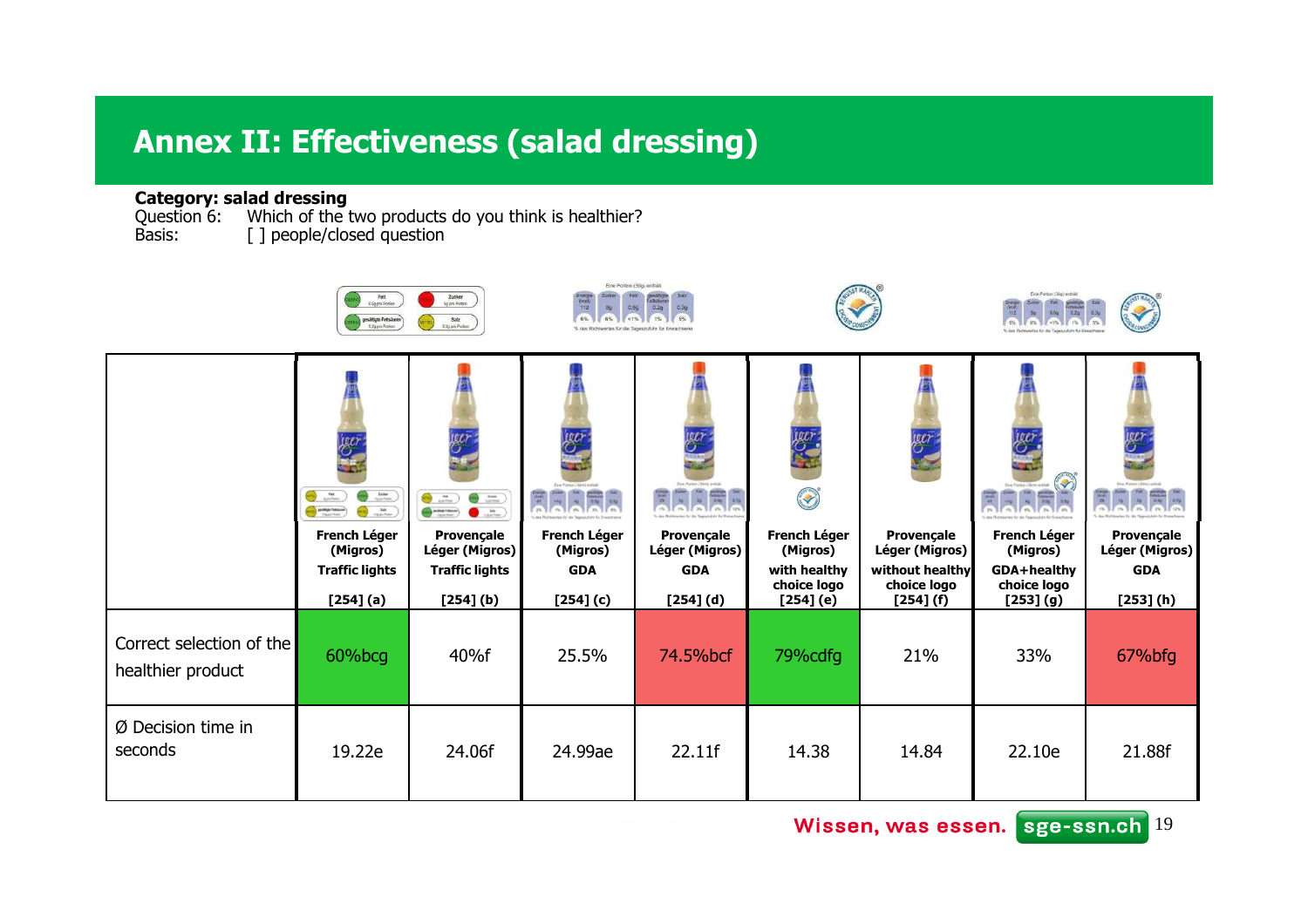## **Annex II: Effectiveness (margarine)**

**Category: margarine**<br>Question 6: Which of the two products do you think is healthier?<br>Basis: [ ] people/closed question

|                                               | Fett<br>9.5g pro Portion<br>gesättigte Fettsäurer<br>0.2g pro Porton | Zucker<br>Spipe Portion<br>Salz<br>0.3g pro Portion     | Eine Portion (30g) enthalt<br>Energie<br>(kcal)<br>112<br>6% | 0.20                                   |                                          |                                             | Eine Portion (30g) enthält              |                                        |
|-----------------------------------------------|----------------------------------------------------------------------|---------------------------------------------------------|--------------------------------------------------------------|----------------------------------------|------------------------------------------|---------------------------------------------|-----------------------------------------|----------------------------------------|
|                                               | Rama<br>$\bullet$ $\bullet$ $\bullet$                                | <b>Becel</b><br>$\bullet$ $\bullet$ $\bullet$ $\bullet$ | Rama<br>22<br><b>Raaba</b>                                   | <b>Becel</b><br><b>RRARE</b>           | Rama<br>D                                | <b>Becel</b>                                | Rama                                    | <b>Becel</b>                           |
|                                               | Rama Idea!<br>(Unilever)                                             | <b>Becel reduced</b><br>fat (Unilever)                  | <b>Rama Idea!</b><br>(Unilever)                              | <b>Becel reduced</b><br>fat (Unilever) | Rama Idea!<br>(Unilever)                 | <b>Becel reduced</b><br>fat (Unilever)      | Rama Idea!<br>(Unilever)                | <b>Becel reduced</b><br>fat (Unilever) |
|                                               | <b>Traffic lights</b><br>[254] (a)                                   | <b>Traffic lights</b><br>$[254]$ (b)                    | <b>GDA</b><br>$[254]$ (c)                                    | <b>GDA</b><br>$[254] (d)$              | with healthy<br>choice logo<br>[254] (e) | without healthy<br>choice logo<br>[254] (f) | GDA+healthy<br>choice logo<br>[253] (g) | <b>GDA</b><br>[253] (h)                |
| Correct selection of the<br>healthier product | 78%be                                                                | 22%                                                     | 83% de                                                       | 17%                                    | 52%                                      | 48%bdh                                      | 82%eh                                   | 18%                                    |
| Ø Decision time in<br>seconds                 | 19.64e                                                               | 24.19f                                                  | 18.00e                                                       | 20.10f                                 | 11.25                                    | 12.45                                       | 17.89e                                  | 17.71                                  |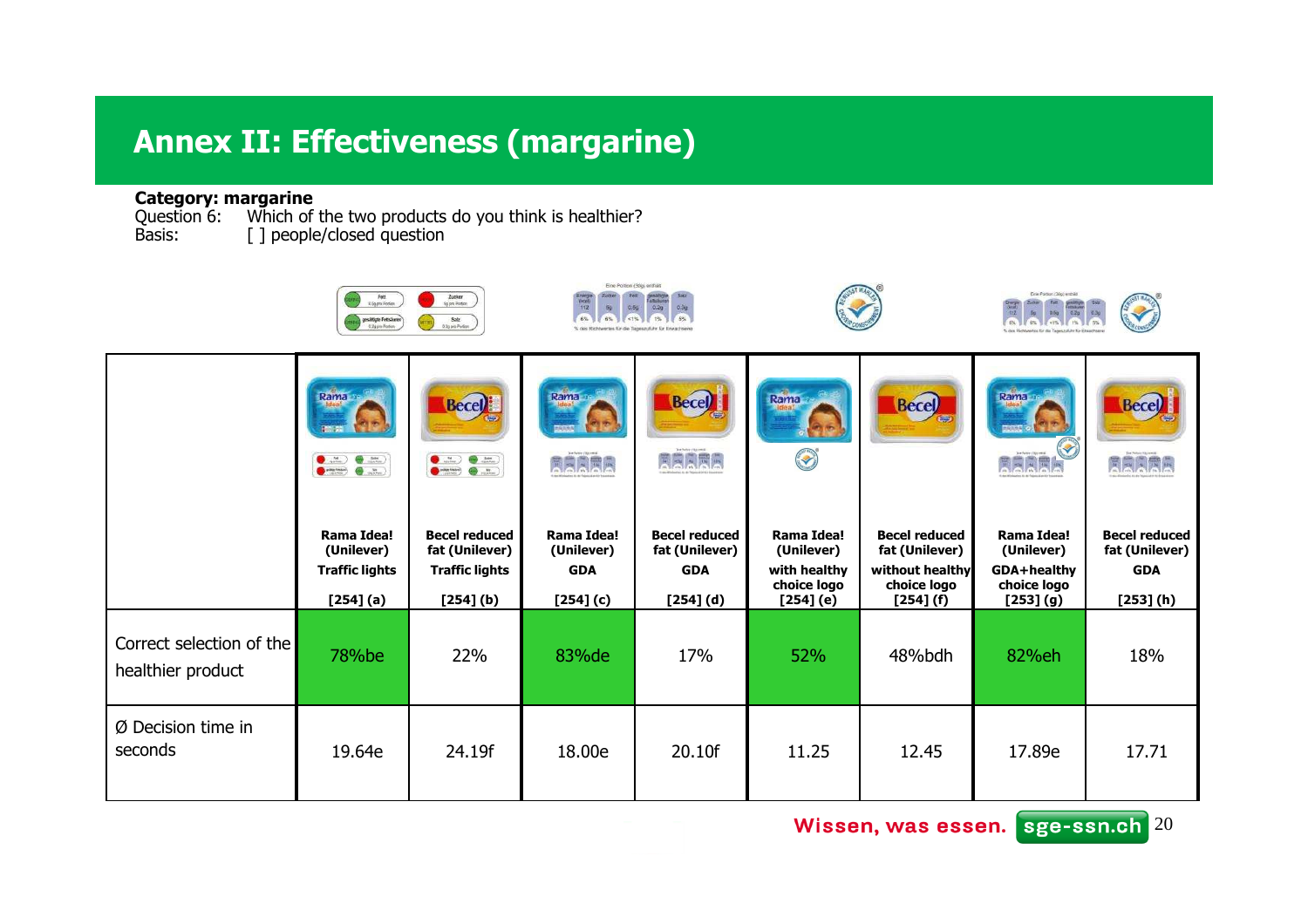# **Annex II: Effectiveness (ice-cream )**

### **Category: ice-cream**<br>Question 6: Which of

Question 6: Which of the two products do you think is healthier?<br>Basis: [ ] people/closed question

|                                               | Fett<br>1.5g pro Portion<br>gesättigte Fettsäuren<br>0.2g pro Porton | Zucker<br>Sp pro Porton<br>Salz<br>0.3g pro Portion                                           | Eine Portion (30g) enthält<br>Energie<br>(kcal)<br>112<br>6% | 0.20                           |                                            |                                             | Eine Portion (30g) enthält              |                         |
|-----------------------------------------------|----------------------------------------------------------------------|-----------------------------------------------------------------------------------------------|--------------------------------------------------------------|--------------------------------|--------------------------------------------|---------------------------------------------|-----------------------------------------|-------------------------|
|                                               | $\bullet$ $\bullet$ $\bullet$                                        | <b>AILKTS</b><br>$\bullet$ $=$<br>$\bullet$ $\sim$<br>$\bullet$ $\bullet$ $\bullet$ $\bullet$ | aaraa                                                        | <b>AILKTIS</b><br><b>Jakar</b> | S                                          | <b>MILK'IS</b>                              |                                         | <b>MILK</b>             |
|                                               | Rakete (Nestlé)                                                      | <b>Milk'is (Migros)</b>                                                                       | <b>Rakete (Nestlé)</b>                                       | <b>Milk'is (Migros)</b>        | Rakete (Nestlé)                            | <b>Milk'is (Migros)</b>                     | Rakete (Nestlé)                         | <b>Milk'is (Migros)</b> |
|                                               | <b>Traffic lights</b><br>[254] (a)                                   | <b>Traffic lights</b><br>$[254]$ (b)                                                          | <b>GDA</b><br>[254] (c)                                      | <b>GDA</b><br>$[254] (d)$      | with healthy<br>choice logo<br>$[254]$ (e) | without healthy<br>choice logo<br>[254] (f) | GDA+healthy<br>choice logo<br>[253] (g) | <b>GDA</b><br>[253] (h) |
| Correct selection of the<br>healthier product | 88%be                                                                | 12%                                                                                           | 80% de                                                       | 20%                            | 58%f                                       | 42%bdh                                      | 82%eh                                   | 18%                     |
| $Ø$ Decision time in<br>seconds               | 16.03e                                                               | 19.12f                                                                                        | 19.08e                                                       | 15.91                          | 12.33                                      | 11.81                                       | 18.66e                                  | 19.72f                  |

Wissen, was essen. sge-ssn.ch<sup>21</sup>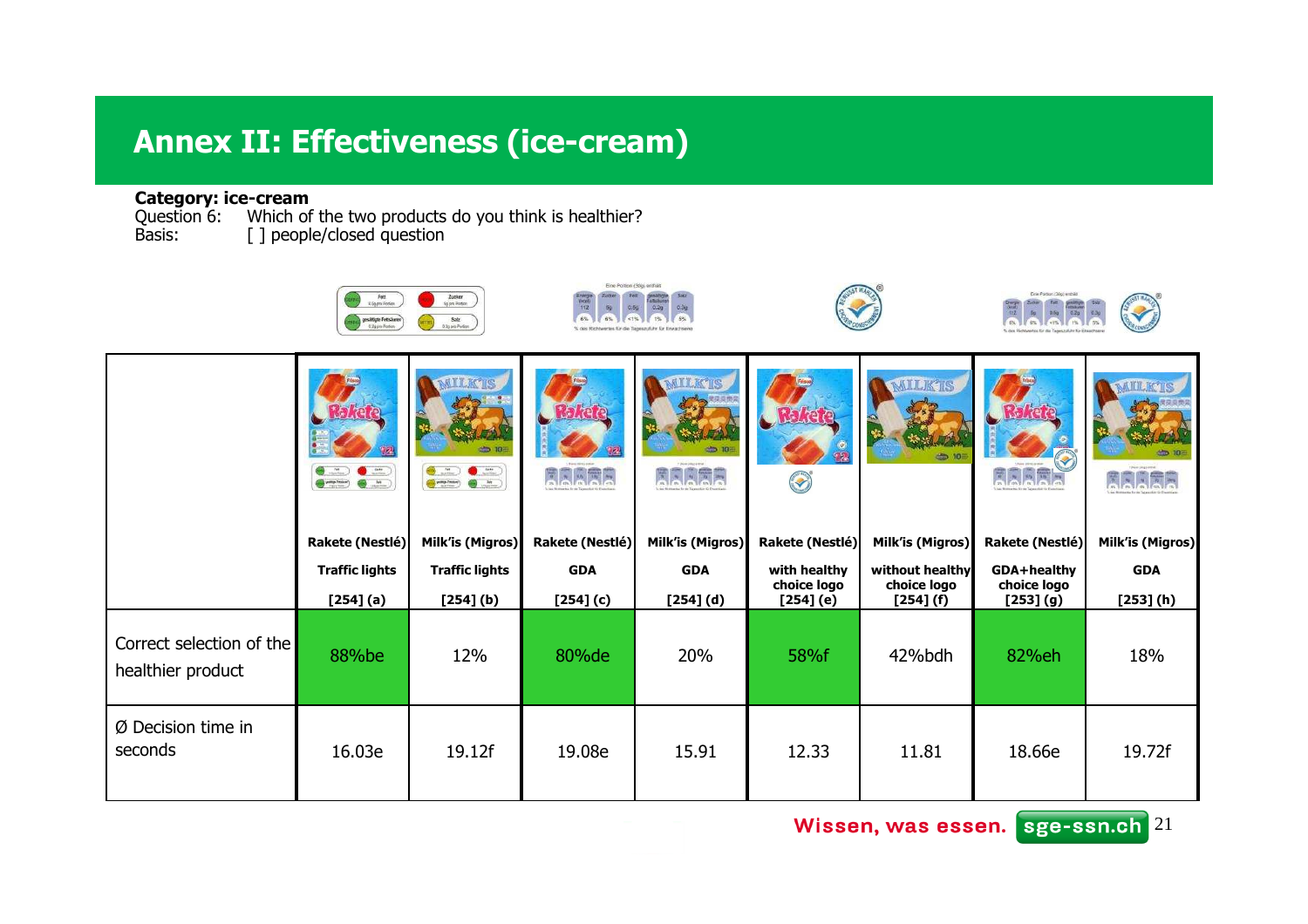### **Annex II: Effectiveness (Vienna sausage)**

**Category: Vienna sausage**<br>Question 6: Which of the two products do you think is healthier?<br>Basis: [ ] people/closed question

|                                               | Fett<br>1.5g pro Portion<br>gesättigte Fettsäurer<br>0.2g pro Porton                                                                                                                                                         | Zucker<br>Sp.pro Purton<br>Salz<br>0.3g pro Portion                                                                                                                                                                                                                                                                                                                                                                                                        | Eine Portion (30g) enthält<br>Energie<br>(kcal)<br>112<br>6%      | 0.20                   |                                                                                    |                                            | Eine Portion (30g) enthält                                                        |                        |
|-----------------------------------------------|------------------------------------------------------------------------------------------------------------------------------------------------------------------------------------------------------------------------------|------------------------------------------------------------------------------------------------------------------------------------------------------------------------------------------------------------------------------------------------------------------------------------------------------------------------------------------------------------------------------------------------------------------------------------------------------------|-------------------------------------------------------------------|------------------------|------------------------------------------------------------------------------------|--------------------------------------------|-----------------------------------------------------------------------------------|------------------------|
|                                               | $\overline{\phantom{a}}$<br><b>CORNATUR</b><br>$\frac{\hbar\Delta\phi}{\kappa_{\rm{S}}\mu\omega_{\rm{DE}}}$<br>$\frac{4m}{nm}$<br>$\sum_{m,n=1}^{M}$<br>$\bigodot \underset{1 \leq p \leq 1 \leq q \leq r}{\text{minimize}}$ | $\frac{b\Delta\psi}{\omega_{\rm SFR} \omega_{\rm MS}}$<br>$\sum_{n=1}^{\infty}$<br>$\begin{picture}(20,10) \put(0,0){\line(1,0){10}} \put(15,0){\line(1,0){10}} \put(15,0){\line(1,0){10}} \put(15,0){\line(1,0){10}} \put(15,0){\line(1,0){10}} \put(15,0){\line(1,0){10}} \put(15,0){\line(1,0){10}} \put(15,0){\line(1,0){10}} \put(15,0){\line(1,0){10}} \put(15,0){\line(1,0){10}} \put(15,0){\line(1,0){10}} \put(15,0){\line(1$<br>$\frac{3\pi}{2}$ | $\frac{1}{2}$<br><b>CORNATUR</b><br>Stor (the entral)             | I Ston (No wind<br>E   | $\frac{1}{2}$<br>CORNATUR<br>$\frac{1}{2}$<br><b>Cardinal Company</b>              |                                            | $\bullet$<br><b>CORNATUR</b><br><b>Contractor</b><br>Size, (dg) entail<br>冒       | Succidig-enrule        |
|                                               | Cornatur Quorn<br><b>Hot Dog</b><br>(Migros)<br><b>Traffic lights</b>                                                                                                                                                        | Wienerli<br><b>Traffic lights</b>                                                                                                                                                                                                                                                                                                                                                                                                                          | <b>Cornatur Quorn</b><br><b>Hot Dog</b><br>(Migros)<br><b>GDA</b> | Wienerli<br><b>GDA</b> | <b>Cornatur Quorn</b><br><b>Hot Dog</b><br>(Migros)<br>with healthy<br>choice logo | Wienerli<br>without healthy<br>choice logo | <b>Cornatur Quorn</b><br><b>Hot Dog</b><br>(Migros)<br>GDA+healthy<br>choice logo | Wienerli<br><b>GDA</b> |
| Correct selection of the<br>healthier product | [254] (a)<br>97%be                                                                                                                                                                                                           | $[254]$ (b)<br>3%                                                                                                                                                                                                                                                                                                                                                                                                                                          | [254] (c)<br>98%de                                                | $[254]$ (d)<br>2%      | [254] (e)<br>86%f                                                                  | [254] (f)<br>14%bdh                        | [253] (g)<br>93%eh                                                                | [253] (h)<br>7%        |
| Ø Decision time in<br>seconds                 | 13.34e                                                                                                                                                                                                                       | 11.63                                                                                                                                                                                                                                                                                                                                                                                                                                                      | 16.04ae                                                           | 15.91                  | 10.07                                                                              | 11.30                                      | 16.29ae                                                                           | 16.80                  |

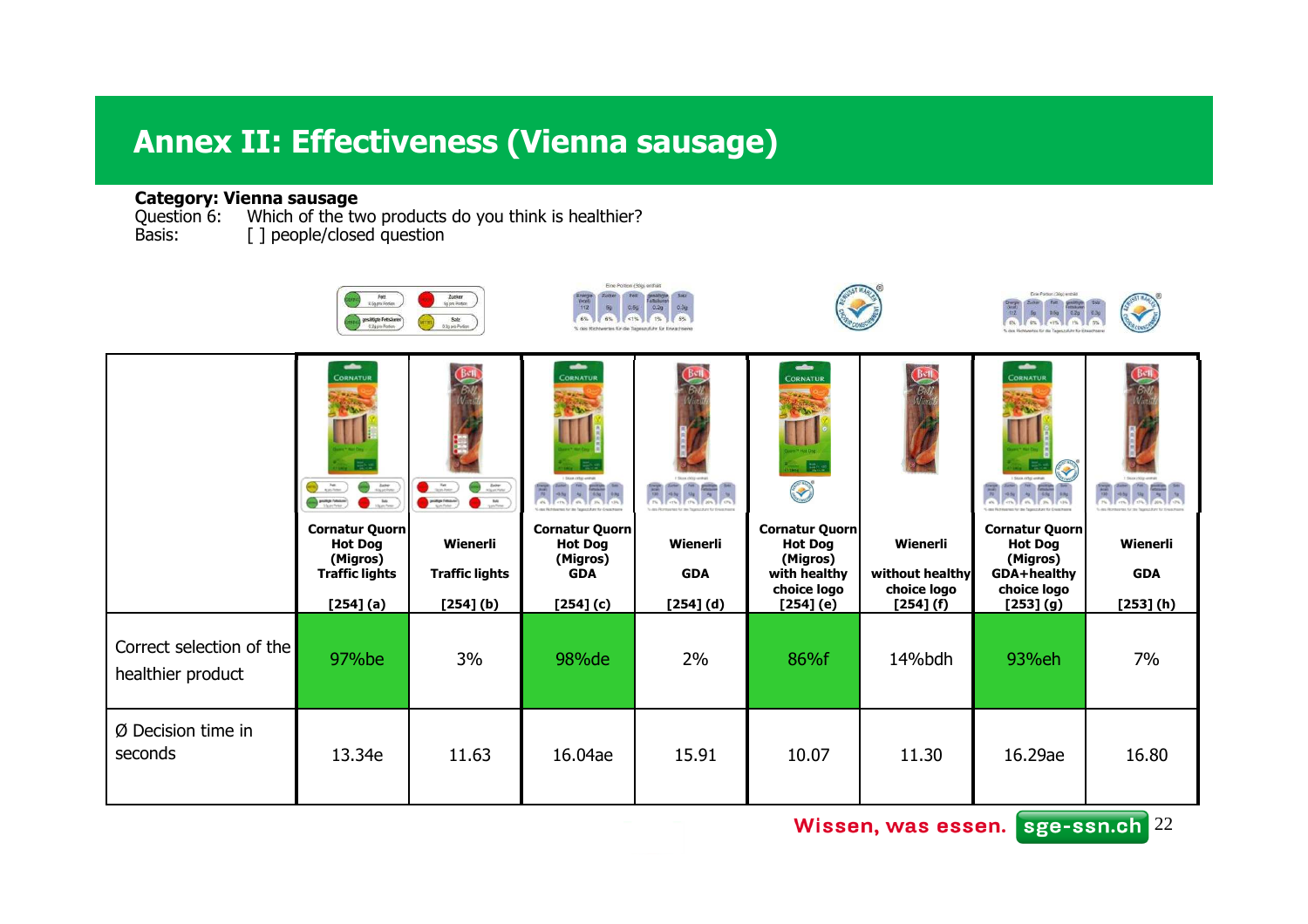### **Annex II: Effectiveness (soft drink)**

### **Category: soft drinks**<br>Question 6: Which of

Question 6: Which of the two products do you think is healthier?<br>Basis: [ ] people/closed question

|                                               | Fett<br>3.5g pro Portion<br>gesättigte Fettsäuren                                                                                                              | Zucker<br>Sp.pro Purton<br>Salz<br>0.3g pro Portion                                                                                                     | Eine Portion (30g) enthalt<br>Energie<br>(kical)<br>112<br>50<br>6%<br>% des Richts | 0.20                            |                                                                                                                                                         |                                | Eine Portion (30g) enthält        |                                                             |
|-----------------------------------------------|----------------------------------------------------------------------------------------------------------------------------------------------------------------|---------------------------------------------------------------------------------------------------------------------------------------------------------|-------------------------------------------------------------------------------------|---------------------------------|---------------------------------------------------------------------------------------------------------------------------------------------------------|--------------------------------|-----------------------------------|-------------------------------------------------------------|
|                                               | <b>Volvic</b><br>$\bigodot$ $\frac{1}{2}$<br>$\bigcirc$ $\frac{loss}{W}$<br>$\bigodot \min_{i \in \mathcal{I}} \text{base}$<br>$\bigodot$ $\frac{3m}{1000000}$ | $\bigcirc$ is $\bigcirc$<br>$\bigodot$ $\frac{ta}{sinin}$<br>$\bigodot \underset{1\leq i\leq 2m}{\text{minimize}}$<br>$\bigcirc$ the control $\bigcirc$ | Volvic<br>EREEE                                                                     | <b>yds</b><br><b>ARRIE</b><br>Ŧ | in eremoù<br>Poet ann<br>Volvic<br><b>Contract Contract Contract Contract Contract Contract Contract Contract Contract Contract Contract Contract C</b> | PHO                            | Volvia<br><b>Contractor</b><br>25 | $\begin{array}{c c c c} \hline 1 & 0 \\ \hline \end{array}$ |
|                                               | <b>Volvic Lemon</b>                                                                                                                                            | <b>Sprite Zero</b>                                                                                                                                      | <b>Volvic Lemon</b>                                                                 | <b>Sprite Zero</b>              | <b>Volvic Lemon</b>                                                                                                                                     | <b>Sprite Zero</b>             | <b>Volvic Lemon</b>               | <b>Sprite Zero</b>                                          |
|                                               | <b>Traffic lights</b>                                                                                                                                          | <b>Traffic lights</b>                                                                                                                                   | <b>GDA</b>                                                                          | <b>GDA</b>                      | with healthy<br>choice logo                                                                                                                             | without healthy<br>choice logo | GDA+healthy<br>choice logo        | <b>GDA</b>                                                  |
|                                               | [254] (a)                                                                                                                                                      | $[254]$ (b)                                                                                                                                             | $[254]$ (c)                                                                         | $[254]$ $(d)$                   | [254] (e)                                                                                                                                               | [254] (f)                      | [253] (g)                         | [253] (h)                                                   |
| Correct selection of the<br>healthier product | 22%                                                                                                                                                            | 78% afh                                                                                                                                                 | 31%                                                                                 | 69%cf                           | 86% acfg                                                                                                                                                | 14%                            | 38%a                              | 62%gf                                                       |
| Ø Decision time in<br>seconds                 | 17.97e                                                                                                                                                         | 17.44f                                                                                                                                                  | 19.19e                                                                              | 19.93f                          | 9.62                                                                                                                                                    | 9.89                           | 17.68e                            | 19.79f                                                      |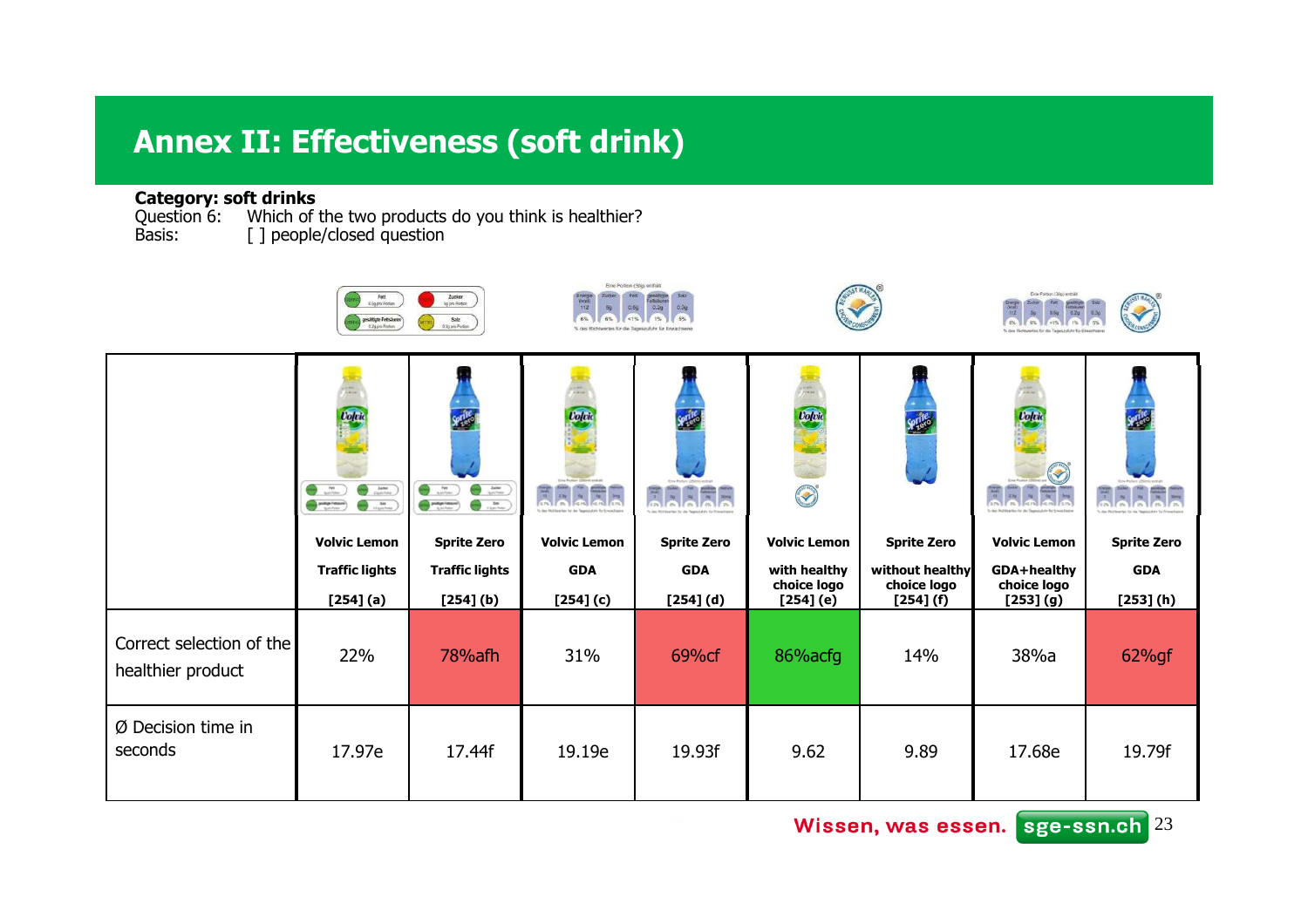**Annex III**

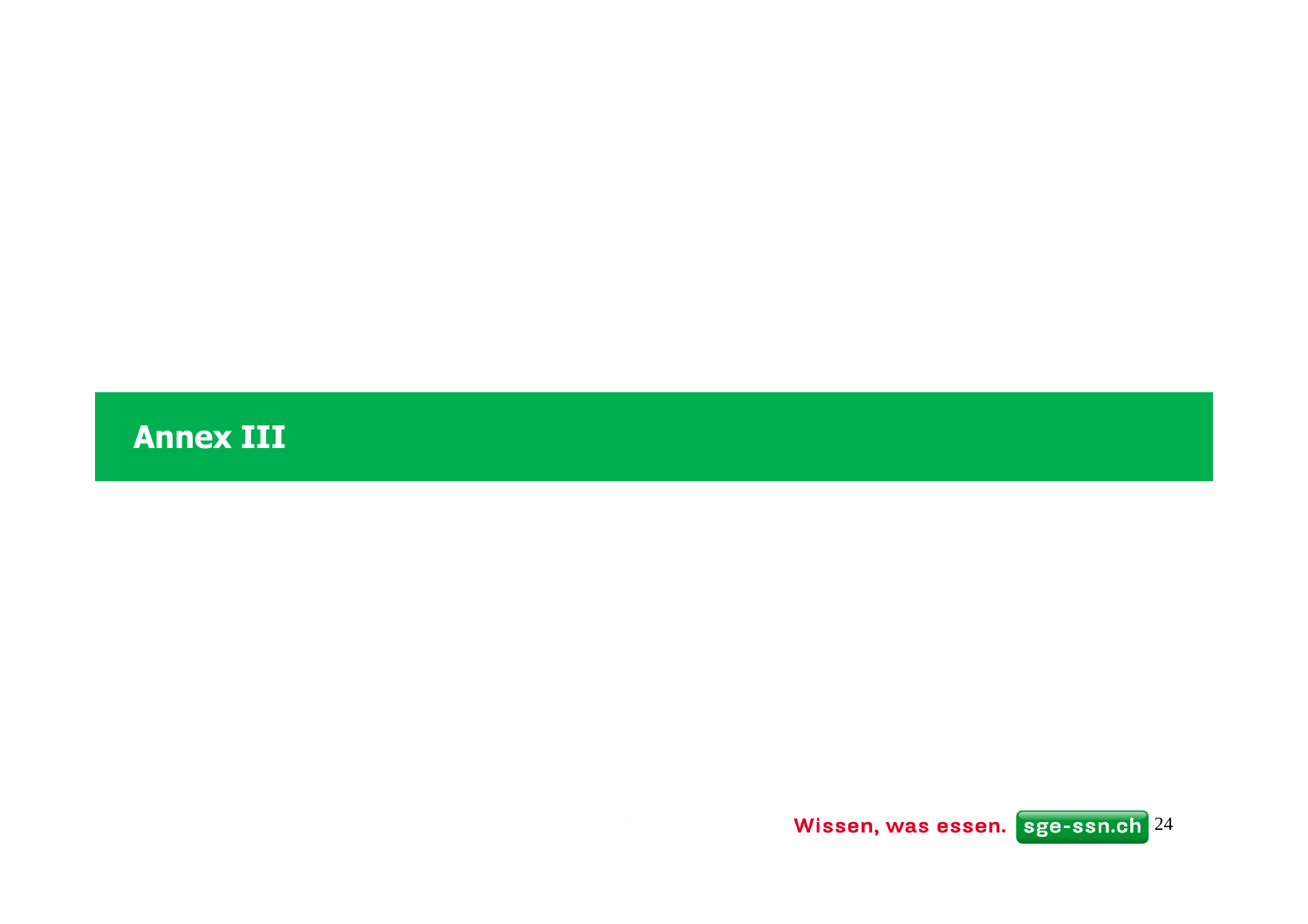| Pair 1 - muesli/cereals    | Special K (Kelloggs)      | <b>Body Balance (Familia)</b> |
|----------------------------|---------------------------|-------------------------------|
| <b>Healthy choice logo</b> | NO.                       | <b>YES</b>                    |
|                            |                           |                               |
| <b>GDA</b>                 |                           |                               |
| - Serving                  | 30 <sub>g</sub>           | 50 <sub>q</sub>               |
| - Energy                   | 112kcal - 6%              | 187kcal - 9%                  |
| - Sugar                    | $5q - 6%$                 | $13g - 14%$                   |
| - Fat                      | $0.5g - <1%$              | $5g - 7%$                     |
| - Saturated fatty acids    | $0.2q - 1%$               | $1q - 5%$                     |
| - Salt                     | $0.3g - 5%$               | $0.3g - 5%$                   |
|                            |                           |                               |
| <b>Traffic lights</b>      |                           |                               |
| - Serving                  | 30 <sub>q</sub>           | 50 <sub>q</sub>               |
| - Fat                      | Green (0.5g per serving)  | Orange (5g per serving)       |
| - Saturated fatty acids    | Green (0.2g per serving)  | Orange (1g per serving)       |
| - Sugar                    | Red (5g per serving)      | Red (13g per serving)         |
| - Salt                     | Orange (0.3g per serving) | Orange (0.3g per serving)     |

| Pair 2 - crispbread     | <b>Wasa Original</b> | <b>Wasa Fibres</b> |  |
|-------------------------|----------------------|--------------------|--|
| Healthy choice logo     | <b>YES</b>           | NO.                |  |
|                         |                      |                    |  |
| <b>GDA</b>              |                      |                    |  |
| - Serving               | 2 slices $(18g)$     | 2 slices $(19g)$   |  |
| - Energy                | 58kcal (3%)          | 57kcal (3%)        |  |
| - Sugar                 | $0.2g$ (<1%)         | $0.5g$ (<1%)       |  |
| - Fat                   | $0.3g$ (<1%)         | 1.2g(2%)           |  |
| - Saturated fatty acids | $<0.1g$ ( $<1\%$ )   | 0.3g(2%)           |  |
| - Salt                  | $0.2g - 3%$          | $0.3g - 5%$        |  |
|                         |                      |                    |  |
| <b>Traffic lights</b>   |                      |                    |  |
| - Serving               | 2 slices $(18g)$     | 2 slices $(19g)$   |  |
| - Fat                   | Green (0.3g)         | Orange (1.2g)      |  |
| - Saturated fatty acids | Green $(0.1g)$       | Green (0.3g)       |  |
| - Sugar                 | Green $(0.2g)$       | Green (0.5g)       |  |
| - Salt                  | Orange (0.2g)        | Orange (0.3g)      |  |

25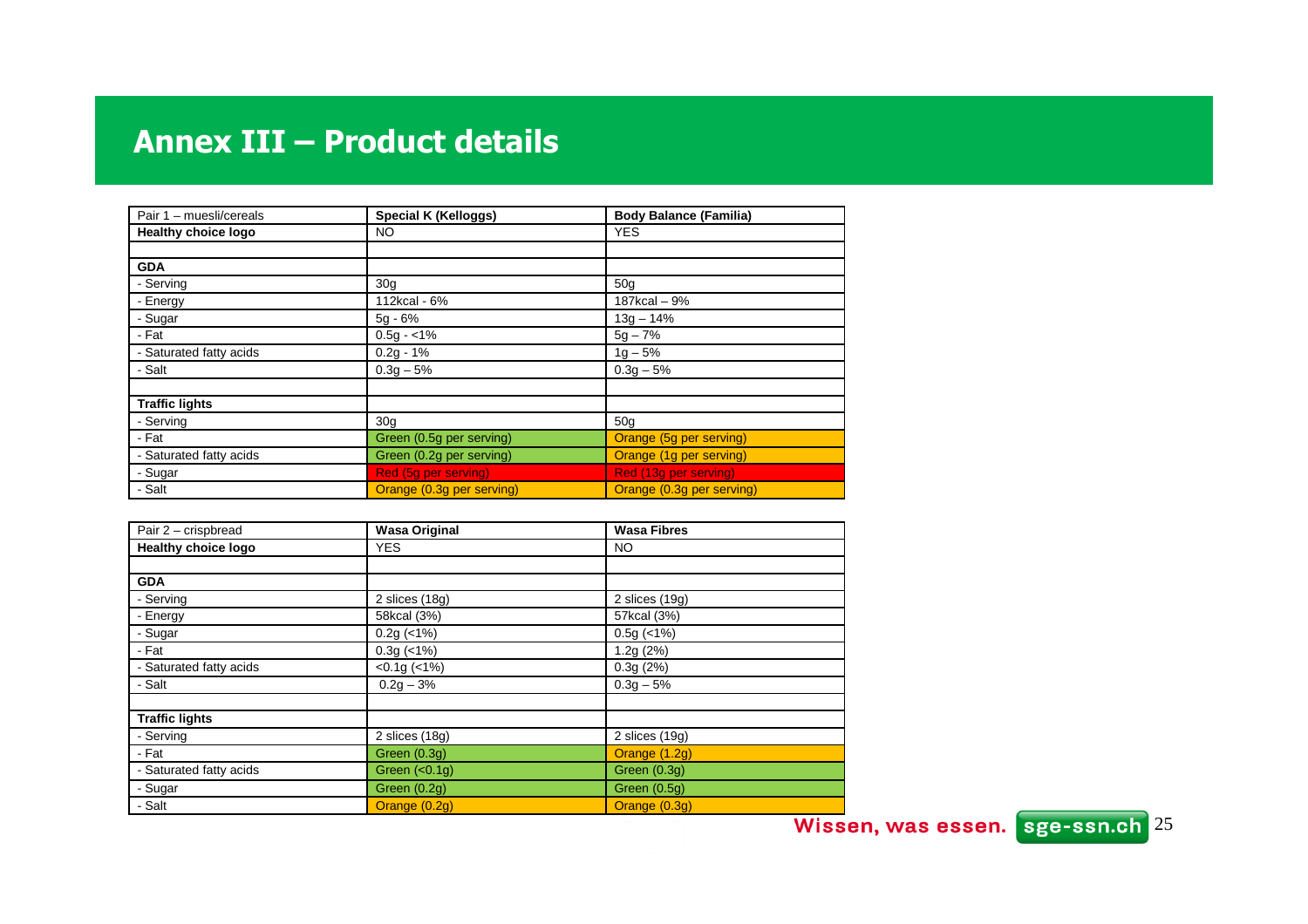| Pair 3 - bread             | CoopNaturaPlan Bio Wheat Wholemeal Bread | CoopNaturaPlan Bio Rye Bread |
|----------------------------|------------------------------------------|------------------------------|
| <b>Healthy choice logo</b> | <b>NO</b>                                | <b>YES</b>                   |
|                            |                                          |                              |
| <b>GDA</b>                 |                                          |                              |
| - Serving                  | 50 <sub>g</sub>                          | 40 <sub>g</sub>              |
| - Energy                   | 109kcal (5%)                             | 88kcal (4%)                  |
| -Sugar                     | 1.5g (2%)                                | $0.8g$ (<1%)                 |
| -Fat                       | 0.8g(1%)                                 | $0.4g$ (<1%)                 |
| - Saturated fatty acids    | 0.2g(1%)                                 | $<0.1g$ ( $<1\%$ )           |
| - Salt                     | 0.8g(13%)                                | 0.5g(8%)                     |
|                            |                                          |                              |
| <b>Traffic lights</b>      |                                          |                              |
| - Serving                  | 50 <sub>g</sub>                          | 40 <sub>g</sub>              |
| - Fat                      | Green (0.8g)                             | Green (0.4g)                 |
| - Saturated fatty acids    | Green (0.2g)                             | Green $(0.1g)$               |
| - Sugar                    | Green (1.5g)                             | Green (0.8g)                 |
| - Salt                     | <b>Red (0.8g)</b>                        | Orange (0.5g)                |

| Pair 4 - cereal bar        | Farmer Crunchy Cereal & Nuts (Migros) | MaVita with nuts and apricots (Denner) |
|----------------------------|---------------------------------------|----------------------------------------|
| <b>Healthy choice logo</b> | <b>YES</b>                            | NO.                                    |
|                            |                                       |                                        |
| <b>GDA</b>                 |                                       |                                        |
| - Serving                  | 1 bar (22g)                           | 1 bar $(50g)$                          |
| - Energy                   | 110kcal (6%)                          | 234kcal (12%)                          |
| - Sugar                    | 4.6g(5%)                              | 13g (14%)                              |
| - Fat                      | 6.6(9%)                               | 15g (21%)                              |
| - Saturated fatty acids    | 0.8(4%)                               | 2g (10%)                               |
| - Sodium                   | 29mg (1%)                             | 30mg (1%)                              |
|                            |                                       |                                        |
| <b>Traffic lights</b>      |                                       |                                        |
| - Serving                  | 22g                                   | 50 <sub>g</sub>                        |
| - Fat                      | <b>Red</b> (6.6g)                     | <b>Red (15g)</b>                       |
| - Saturated fatty acids    | Orange (0.8g)                         | Orange (2g)                            |
| - Sugar                    | <b>Red</b> (4.6g)                     | <b>Red (13g)</b>                       |
| - Salt                     | Green (0.1g)                          | Green $(0.1g)$                         |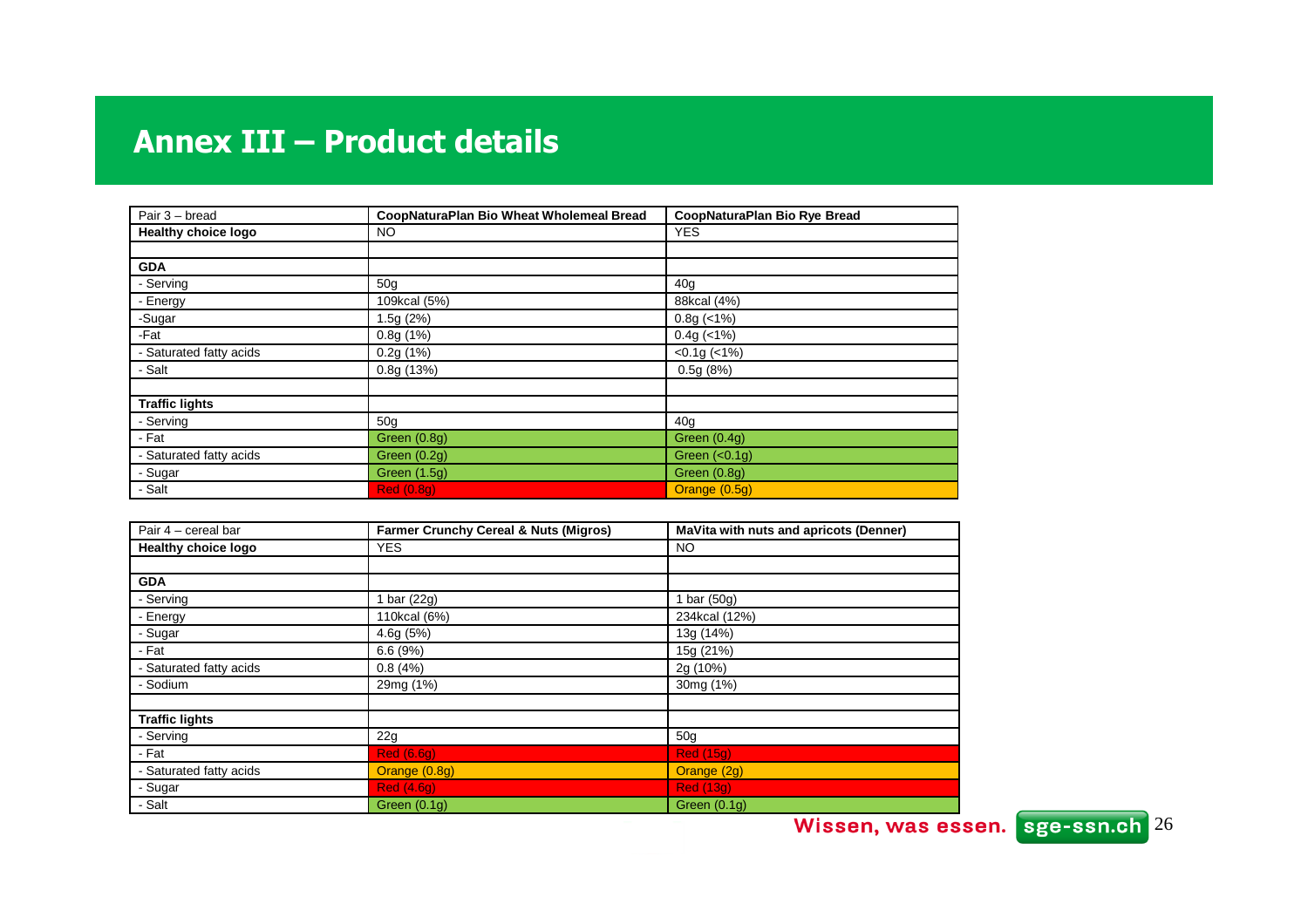| Pair $5 - y$ oghurt     | <b>Probiotic Nature (Coop)</b> | <b>ProBifidus Nature (Migros)</b> |
|-------------------------|--------------------------------|-----------------------------------|
| Healthy choice logo     | <b>YES</b>                     | <b>NO</b>                         |
|                         |                                |                                   |
| <b>GDA</b>              |                                |                                   |
| - Serving               | 150q                           | 150g                              |
| - Energy                | 93kcal (5%)                    | 114kcal (6%)                      |
| - Sugar                 | 9g (10%)                       | 7.5g(8%)                          |
| - Fat                   | 2.3g(3%)                       | 5.4g (8%)                         |
| - Saturated fatty acids | 1.5g (8%)                      | 3.3g (17%)                        |
| - Sodium                | 75mg (3%)                      | 75mg (3%)                         |
|                         |                                |                                   |
| <b>Traffic lights</b>   |                                |                                   |
| - Serving               | 150 <sub>g</sub>               | 150 <sub>q</sub>                  |
| - Fat                   | Green (2.3g)                   | Orange (5.4g)                     |
| - Saturated fatty acids | Green (1.5g)                   | Orange (3.3g)                     |
| - Sugar                 | Orange (9g)                    | Green (7.5g)                      |
| - Salt                  | <b>Green</b> (0.2g)            | Green $(0.2g)$                    |

| Pair $6$ – salad dressing  | Provençale Léger (Migros) | French Léger (Migros) |
|----------------------------|---------------------------|-----------------------|
| <b>Healthy choice logo</b> | NO.                       | <b>YES</b>            |
|                            |                           |                       |
| <b>GDA</b>                 |                           |                       |
| - Serving                  | 30 <sub>ml</sub>          | 30 <sub>ml</sub>      |
| - Energy                   | 29kcal (1%)               | 41kcal (2%)           |
| - Sugar                    | 1g (1%)                   | $<$ 1g (1%)           |
| - Fat                      | 2g (3%)                   | 4g (6%)               |
| - Saturated fatty acids    | 0.4g(2%)                  | 0.5g(3%)              |
| - Salt                     | 0.7g(12%)                 | 0.5g(8%)              |
|                            |                           |                       |
| <b>Traffic lights</b>      |                           |                       |
| - Serving                  | 30ml                      | 30 <sub>ml</sub>      |
| - Fat                      | Orange (2g)               | Orange (4g)           |
| - Saturated fatty acids    | Green (0.4g)              | Orange (0.5g)         |
| - Sugar                    | Green (1g)                | Green $(<1g)$         |
| - Salt                     | <b>Red (0.7g)</b>         | Orange (0.5g)         |

The salt content of French Léger is actually higher, however a lower value has been stated in the context of this experiment to meet the logo's sodium criteria.

Wissen, was essen. sge-ssn.ch<sup>27</sup>

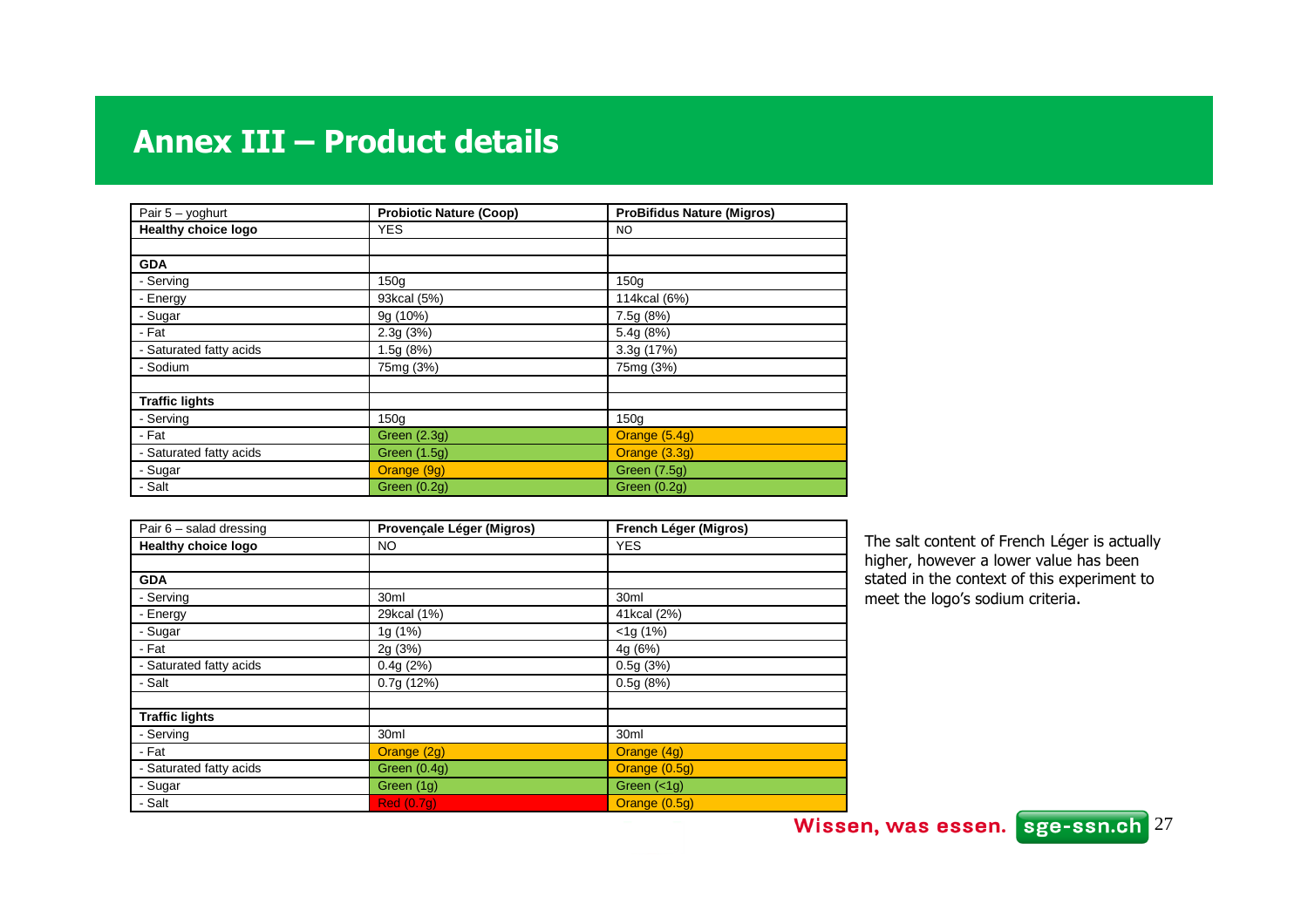| Pair 7 - margarine      | Rama Idea! (Unilever) | <b>Becel reduced fat (Unilever)</b> |
|-------------------------|-----------------------|-------------------------------------|
| Healthy choice logo     | <b>YES</b>            | NO.                                 |
|                         |                       |                                     |
| <b>GDA</b>              |                       |                                     |
| - Serving               | 10 <sub>g</sub>       | 10 <sub>g</sub>                     |
| - Energy                | 37kcal (2%)           | 54kcal (3%)                         |
| - Sugar                 | $< 0.5$ g ( $< 1\%$ ) | $<0.5g$ ( $<1\%$ )                  |
| - Fat                   | 4g(6%)                | 6g (9%)                             |
| - Saturated fatty acids | 1.2g(6%)              | 1.3(7%)                             |
| - Salt                  | $0.03g$ (<1%)         | $0.01g$ (<1%)                       |
|                         |                       |                                     |
| <b>Traffic lights</b>   |                       |                                     |
| - Serving               | 10 <sub>g</sub>       | 10 <sub>g</sub>                     |
| - Fat                   | Red(4g)               | Red (6g)                            |
| - Saturated fatty acids | <b>Red (1.2g)</b>     | <b>Red (1.3g)</b>                   |
| - Sugar                 | Green $(0.5q)$        | Green $(0.5q)$                      |
| - Salt                  | Green (0.03g)         | Green (0.01q)                       |

Rama would actually narrowly fail to meet the criteria for saturated fatty acids (and not be awarded the healthy choice logo), however the n6:n3 ratio is considerably better -> SAFA of 12.5g reduced to 11.5g, so that Rama<br>is awarded the logo. Becel would is awarded the logo. Becel would theoretically also be awarded the healthy choice logo, because n6:n3 is<br>not (vet) an official criterion not (yet) an official criterion.

| Pair $8 - ice-cream$       | Milk'is (Migros) | Rakete (Nestlé)  |  |
|----------------------------|------------------|------------------|--|
| <b>Healthy choice logo</b> | NO.              | <b>YES</b>       |  |
|                            |                  |                  |  |
| <b>GDA</b>                 |                  |                  |  |
| - Serving                  | 40 <sub>g</sub>  | 50 <sub>ml</sub> |  |
| - Energy                   | 76kcal (4%)      | 49kcal (2%)      |  |
| - Sugar                    | 8g (9%)          | 9g (10%)         |  |
| - Fat                      | 4g (6%)          | 0.7(1%)          |  |
| - Saturated fatty acids    | 2g (10%)         | 0.5(3%)          |  |
| - Sodium                   | 28mg (1%)        | 8mg (<1%)        |  |
|                            |                  |                  |  |
| <b>Traffic lights</b>      |                  |                  |  |
| - Serving                  | 40g              | 50 <sub>ml</sub> |  |
| - Fat                      | Orange (4g)      | Green (0.7g)     |  |
| - Saturated fatty acids    | Orange (2g)      | Green (0.5g)     |  |
| - Sugar                    | <b>Red (8g)</b>  | Red(9g)          |  |
| - Salt                     | Green (0.07q)    | Green (0.02q)    |  |